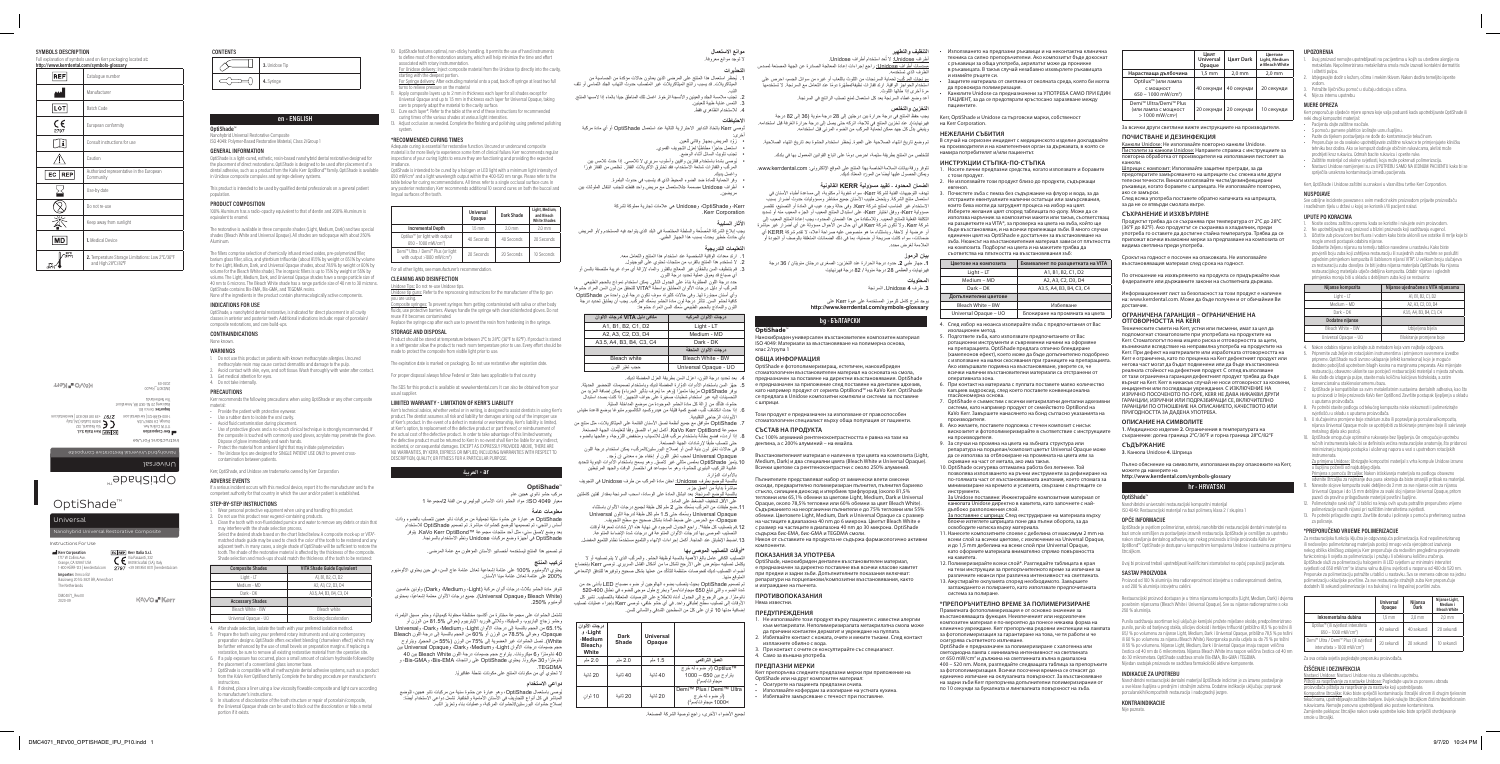#### **POKYNY KROK ZA KROKEM**

1. Při používání a manipulaci s tímto produktem používejte osobní ochranné prostředky. .<br>Zívejte tento produkt v blízkosti produktů obsahujících euge 3. Zub očistěte nefluorovanou pemzou a vodou, aby se odstranily veškeré zbytky

ne bohou procesené poznačale v rebou, boj se postran.<br>Poo barviva, která mohou narušovat proces výběru odstínu. Vyberte požadovaný odstín podle níže uvedeného grafu. Při kontrole ods pro zub, který má být vyplněn, nebo pro jakýkoli přilehlý zub, lze použit funkční model kompozitu nebo vzorník odstínů dle systému VITA®. V mnoha případech je pro výplň zubu dostatečný jediný odstín přípravku OptiShade v průsvitnosti skloviny. Odstín výplňového materiálu je ovlivňován tloušťkou kompozitu. Výběr odstínu a modely přiložené k zubům musí odpovídat tloušťce vyplňovanéh

### Universal Opaque – UO Blokující zabarvení 4. Po výběru odstínu zub izolujte Vámi osvědčenou metodou. 5. Preparujte zub pomocí Vámi osvědčených rotačních nástrojů a pomocí aktuálně platných příprav kavit. Produkt OptiShade umožňuje vynikající míchání (efekt chameleona), který může být dále vylepšen použitím malých zkosení na okrajích preparace. Při výměně výplně dbejte na odstranění veškerého

Bleach White – BW Vybělená bílá

### zubu: **Odstíny kompozitního materiálu Ekvivalentní odstín podle systému VITA**  $\frac{1}{10}$  – Light – LT – LT – LT – A1, B1, B2, C1, D2 Medium – MD  $A2, A3, C2, D3, D4$  $Dark - DK$   $A3.5, A4, B3, B4, C3, C4$ **Doplňkové odstíny**

- ovou funkci je nezbytná správná doba tvrzení. U nevytvrzenéh nebo nedostatečně vytvrzeného kompozitního materiálu je mnohem vyšší pravděpodobnost nějaké formy klinického selhání. Společnost Kerr doporučuje pravidelné kontroly vytvrzovacích světel, aby se zajistilo, že jsou funkční a poskytují požadované ozáření. Přípravek OptiShade je určen pro vytvrzení halogenovým nebo LED světlem
- s minimální intenzitou světla 650 mW/cm<sup>2</sup> a výstupní vlnovou délkou světla v rozmezí 400–520 nm. Doporučení ohledně tvrzení najdete v tabulce níže. Vždy se řiďte podle vytvrzení povrchu jedné okluze. Při použití zadní náhrady společnost Kerr doporučuje dalších 10 sekund, a to jak u bukálního tak u lingválního povrchu zubu.
- dosavadního výplňového materiálu z operačního místa. 6. Pokud dojde k odhalení dřeně, aplikujte malé množství hydroxidu vápenatého a pak běžně dostupnou bázi skelného ionomeru.
- <sup>7</sup>. Produkt OptiShade je kompatibilní se všemi metakrylátovými dentálním vstémy, jako je například produkt KaVo Kerr řady OptiBond. Proces
- lepení dokončete podle pokynů výrobce. 8. Pokud je třeba, použijte vložku na bázi tekutého kompozitu o nízké viskozitě
- a vytvrďte ji světlem podle návodu výrobce. 9. Dojde-li k zabarvení struktury zubu nebo je-li zapotřebí oprava porcelánového/ kompozitního materiálu, lze univerzální odstín Universal Opaque použít
- k zablokování zabarvení nebo skrytí kovové části, pokud se jedná o tento případ. ro přípravek OptiShade je typická optimální, nelepivá manipulace. Produkt umožňuje použití ručních nástrojů pro vytvoření většiny náhradních
- anatomických struktur, což pomáhá omezit na minimum čas a námahu spojenou s použitím rotačních nástrojů. balení Unidose: Kompozitní materiál vstříkněte ze špičky Unidose přímo do kavity; začněte nejhlubší částí. Pro balení se stříkačkou: Po extruzi materiálu na podložku nejméně dvakrát plně
- veterální horizonské představe představe představe Aplikujte kompozitní vrstvy o tloušťce až 2 mm pro všechny odstíny s výjimk Universal Opaque a vrstvy materiálu Universal Opaque o tloušťce až 1,5 mm,
- přičemž dbejte na správné přizpůsobení materiálu povrchu kavity. 12. Každou vrstvu vytvrďte\*. Na konci tohoto návodu najdete doporučené doby
- tvrzení pro různé odstíny při různých intenzitách světla. 13. Pokud je třeba, upravte okluzi. Povrch upravte a přeleštěte užitím preferovaného lešticího systému.

### Bezpečnostní list (SDS) tohoto produktu je dostupný na webové stránce: w.kerrdental.com. Můžete jej rovněž získat od Vámi preferovaného dodavatel

**OMEZENÁ ZÁRUKA – OMEZENÍ ODPOVĚDNOSTI SPOLEČNOSTI KERR**  Písemné nebo ústní technické pokyny společnosti Kerr mají usnadnit stomatologům používání produktů značky Kerr. Stomatolog nese veškerou odpovědnost za rizika vzniklá nesprávným používáním produktů společnosti Kerr. V případě vady mat

nebo zpracování je odpovědnost společnosti Kerr omezená a společnost Ker podle vlastního uvážení buď nahradí poškozený produkt, nebo jeho část, nebo poskytne finanční kompenzaci vadného produktu. Pro uplatnění reklamace vadného produktu je třeba tento produkt vrátit společnosti Kerr. Společnost Kerr nenese žádnou odpovědnost za nepřímé, náhodné ani následné škody. KROMĚ ZÁRUKY UVEDENÉ VÝŠE SPOLEČNOST KERR NEPOSKYTUJE ŽÁDNÉ JINÉ VÝSLOVNÉ ANI MLČKY PŘEDPOKLÁDANÉ ZÁRUKY VČETNĚ ZÁRUK VZTAHUJÍCÍCH SE NA POPIS, KVALITU NEBO VHODNOST PRO KONKRÉTNÍ ÚČEL.

### **\*DOPORUČENÉ DOBY TVRZENÍ**

Composite de restauration universel nanohybride ISO 4049 : matériau de restauration à base de polymères, classe 2/groupe

tiShade est un matériau de restauration dentaire esthétique à base de résin nanohybride photopolymérisée, conçu pour le placement des restaurations directes. OptiShade est conçu pour être utilisé après le placement d'un adhésif dentaire, tel qu'un produit de la gamme OptiBond™ de KaVo Kerr. OptiShade est disponible en capsules de composite Unidose et en systèmes de distribution à seringue.

oduit est destiné à une utilisation par des professionnels de la santé dentaire qualifiés sur une population de patients générale.

inium à 100 % a une radio-opacité équivalente à celle de la dentine et l'aluminium à 200 % équivalente à celle de l'émail.

tériau de restauration est disponible en trois teintes de composite (Light Medium, Dark) et deux teintes spéciales (Bleach White et Universal Opaque). Toutes les teintes sont radio-opaques avec de l'aluminium à environ 250 %.

|                                                                                     | Universal<br>Opaque | Dark Shade | Odstíny Light,<br>Medium<br>a Bleach<br>White |
|-------------------------------------------------------------------------------------|---------------------|------------|-----------------------------------------------|
| Inkrementální hloubka                                                               | $1.5$ mm            | $2.0$ mm   | $2.0$ mm                                      |
| Optilux™ (nebo světlo s výkonem<br>650-1000 mW/cm <sup>2</sup> )                    | 40 sekund           | 40 sekund  | 20 sekund                                     |
| Demi™ Ultra / Demi™ Plus<br>(nebo světlo s výkonem<br>$> 1000$ mW/cm <sup>2</sup> ) | 20 sekund           | 20 sekund  | 10 sekund                                     |

Les charges comprennent une sélection d'oxydes mixtes infusés chimiquement, une charge prépolymérisée, une charge en verre de baryum, de la silice et du trifluorure d'ytterbium (environ 81,5 % en poids ou 65,1 % en volume pour les teintes Light, Medium, Dark et Universal Opaque, environ 78,5 % en poids ou 60 % en volume pour la teinte Bleach White). Les charges inorganiques représentent jusqu'à 75 % en poids ou 55 % en volume. Les teintes Light, Medium, Dark et Universal Opaque ont une granulométrie comprise entre 40 nm et 6 microns. La teinte Bleach White a une trie comprise entre 40 nm et 30 microns. OptiShade contient des résines Bis-EMA, Bis-GMA et TEGDMA.

U všech ostatních lamp dodržujte doporučení výrobce.

### **ČIŠTĚNÍ A DEZINFEKCE**

1. Ne pas utiliser chez les patients ayant une allergie connue au méthacrylate. Une résine méthacrylate non-polymérisée peut provoquer une dermatite de contact

- et endommager la pulpe. 2. Éviter le contact avec la peau, les yeux et les tissus mous. Rincer abondamment
- à l'eau en cas de contact 3. En avis médical est requis en cas de contact avec les yeux.
- Ne pas ingérer.

- Špičky Unidose: Nepoužívejte špičky Unidose opakovaně. Dávkovací pistole Unidose: Postupujte podle pokynů pro opětovné použití výrobce použité dávkovací pistole.
- Stříkačky pro kompozitní materiál: Pro prevenci kontaminace stříkaček slinami nebo jinými tělními tekutinami používejte ochranné bariéry. Při manipulaci s produkty vždy používejte čisté/dezinfikované rukavice. Došlo-li ke kontaminaci produktu,
- používejte jej opakovaně. Po každém použití opět nasaďte krytku stříkačky, aby nedošlo k zatuhnutí pryskyřice ve stříkačce.

### **UCHOVÁVÁNÍ A LIKVIDACE**

- ande de prendre les précautions suivantes lors de l'utilisation
- tiShade ou de tout autre matériau composite : • Fournir des lunettes de protection au patient.
- Utiliser une digue dentaire en caoutchouc afin d'isoler la cavité buccale • Éviter la contamination de liquide pendant le placement.
- L'utilisation de gants de protection et d'une technique clinique sans contact est fortement recommandée. Si le composite est manipulé avec des gants habituellement utilisés, l'acrylate peut pénétrer dans le gant. Jeter le gant et se laver immédiatement les mains. • Protéger le matériau de la lumière ambiante car elle pourrait déclencher la

embouts Unidose sont conçus pour être utilisés sur UN SEUL PATIENT UNIQUEMENT, afin d'empêcher toute contamination croisée entre différents

- Produkt má být uchováván při teplotách v rozmezí 2–28 °C (36–82 °F). Pokud přípravek uchováváte v lednici, před použitím jej nechte ohřát na pokojovou teplotu. Před použitím musí být kompozit pečlivě chráněn před působením viditelného světla.
- Datum spotřeby je vyznačeno na obalu. Výplňový materiál nepoužívejte po uplynutí data spotřeby.

cas d'incident grave avec ce dispositif médical, le signaler au fabricant et à l'autorité compétente du pays dans lequel résident l'utilisateur et/ou le patient.

2. Ne pas utiliser ce produit à proximité de produits contenant de l'eugénol. 3. Nettoyer la dent avec une pierre ponce non fluorée et de l'eau afin de retirer tout débris ou tache pouvant interférer dans la procédure de sélection de la teinte. Sélectionner la teinte souhaitée à partir du tableau ci-dessous. Il est possible d'utiliser une reconstitution provisoire en composite ou le guide de teinte VITA® correspondant afin de vérifier la couleur de la dent à restaurer et de toute autre dent voisine. Dans de nombreux cas, une seule teinte d'OptiShade est suffisante pour restaurer la dent. La teinte du matériau de restauration est affectée par l'épaisseur du composite. La sélection de la teinte et les reconstitutions res doivent correspondre à l'épaisseur de la dent à restaurer :

Při likvidaci se řiďte platnými vnitrostátními předpisy.

6. En cas d'exposition de la pulpe, placer une petite quantité d'hydroxyde de calcium, puis une base en verre ionomère classique. 7. OptiShade est compatible avec tous les systèmes adhésifs dentaires en méthacrylate, comme un produit de la gamme OptiBond de KaVo Kerr. Suivre la prédure de scellement conformément aux instructions du fabrican 8. Au besoin, placer un fond protecteur à l'aide d'un composite fluide de faible viscosité, et durcir légèrement conformément aux instructions du fabricant. 9. En cas de décoloration de la structure dentaire ou de réparation de la porcelaine/du composite, la teinte Universal Opaque peut être utilisée pour masquer la décoloration ou cacher une partie métallique si elle existe. 10. OptiShade offre une maniabilité optimale et est non collant. Il permet l'utilisation d'instruments manuels pour définir la plupart de l'anatomie de restauration, ce qui aide à réduire le temps et l'effort associés aux instruments rotatifs. our l'administration par Unidose : injecter le matériau composite avec l'embout lose dans la cavité, en commençant par la partie la plus profonde <u>Pour l'administration par seringue :</u> après avoir extrudé le matériau sur le<br>plateau, reculer la seringue d'au moins deux tours complets afin d'abaisser la

### **POPIS SYMBOLŮ**

**1.** Zdravotnický prostředek **2.** Meze teploty pro uchovávání: dolní 2 °C/36 °F a horní 28 °C/82 °F

#### **OBSAH 3.** Špička Unidose **4.** Stříkačka

Úplné vysvětlení symbolů používaných na obalech společnosti Kerr je uvedeno

### **OptiShade**™

11. Appliquer des couches de composite jusqu'à 2 mm d'épaisseur par couche pour toutes les teintes sauf Universal Opaque et jusqu'à 1,5 mm d'épaisseur ar couche pour Universal Opaque, en prenant soin d'adapter correctement le

### **GÉNÉRALITÉS**

12. Faire durcir chaque couche\*. Se référer au tableau à la fin de ces instructions pour connaître les durées de durcissement recommandées pour les différentes

Ajuster l'occlusion au besoin. Exécuter la finition et polir en utilisant le système

OptiShade est conçu pour être durci par une lumière halogène ou une DEL d'une intensité lumineuse minimum de 650 mW/cm2 et d'une longueur d'onde comprise entre 400 et 520 nm. Consulter le tableau ci-dessous pour connaître les recommandations en termes de durcissement. Toutes les durées font référence à un durcissement de face occlusale unique. Kerr recommande 10 secondes de durcissement supplémentaires sur les surfaces linguale et buccale de la dent pou

**Profondeur de couche**  $\left| \right| 15 \text{ mm} \left| 2.0 \text{ mm} \right| 2.0 \text{ mm}$ 

#### **COMPOSITION DU PRODUIT**

P<u>istolets à embouts Unidose :</u> consulter les instructions relatives au retraitement<br>fournies par le fabricant du pistolet à embout utilisé. fournies par le fabricant du pistolet à embout utilisé.<br><u>Seringues à composite :</u> pour éviter que les seringues ne soient contaminées par de la salive ou d'autres liquides organiques, utiliser des digues de protection. Toujours manipuler la seringue avec des gants propres/désinfectés. Ne pas réutiliser si la

Le produit doit être stocké à une température comprise entre 2 °C et 28 °C (36 °F à 82 °F). Si le produit est stocké dans un réfrigérateur, attendre que le produit soit ature ambiante avant de l'utiliser. Tenir le composite à l'abri de la lumière

Aucun des ingrédients du produit ne contient de composants pharmacologiquement actifs.

### **MODE D'EMPLOI**

OptiShade, un composite de restauration dentaire nanohybride, est indiqué dans le placement direct dans tous les types de cavités dans les dents antérieures et postérieures. Autres indications : réparation des restaurations en porcelain composite et faux moignons.

> La FDS de ce produit est disponible à l'adresse suivante : www.kerrdental.com. Elle<br>peut également être obtenue auprès de votre fournisseur habituel. ement être obtenue auprès de votre fournisseur habituel. **GARANTIE LIMITÉE — LIMITES DE LA RESPONSABILITÉ DE KERR**  Les conseils techniques de Kerr, écrits ou oraux, visent à aider les chirurgiensdentistes lors de l'utilisation d'un produit Kerr. Le chirurgien-dentiste assur les risques et l'entière responsabilité des dommages découlant de l'utilisation correcte d'un produit Kerr. En cas de défaut de matériau ou de fabrication, la seule responsabilité du la discrétion de Kerr, est le rempl la pièce ou du produit défectueux ou le remboursement du coût réel du produit défectueux. Afin de bénéficier de cette garantie limitée, le produit défectueux<br>doit être retourné à Kerr. En aucun cas Kerr ne pourra être tenu responsable<br>de dommages directs, indirects ou consécutifs. À L'EXCEPTION DE C CLAIREMENT INDIQUÉ CI-DESSUS, KERR N'EST TENU À AUCUNE GARANTIE,

#### **CONTRE-INDICATIONS**

#### Aucune connue.

### **AVERTISSEMENTS**

# na adrese: **http://www.kerrdental.com/symbols-glossary fr - FRANÇAIS**

#### **PRÉCAUTIONS D'EMPLOI**

polymérisation.

Az OptiShade nanohibrid fogászati restaurálóanyag javallott a közvetlen behelyezésr minden üregtípus esetén, az elülső és a hátsó fogak esetén is. További javallatok: porcelán/kompozit protézisek javítása és csonkfelépítmények kialakítása.

patients.

1. Ne használja a terméket ismert metakrilát-allergiában szenvedő betegekné A polimerizálatlan metakrilát műgyanta kontakt dermatitist okozhat és a

Kerr, OptiShade et Unidose sont des marques détenues par Kerr Corporation.

**ÉVÉNEMENTS INDÉSIRABLES**

**INSTRUCTIONS ÉTAPE PAR ÉTAPE** 

1. Porter un équipement de protection individuelle lors de l'utilisation et de la

manipulation de ce produit.

Bleach White – BW | Világosfehér Universal Opaque – UO Elszíneződések elfedése

A1, B1, B2, C1, D

**Teintes de composite Équivalent du guide de teinte VITA**

**Teintes d'accessoire**

En cas de remplacement d'une restauration, s'assurer de retirer tout matériau de

restauration existant du site d'opération.

A1, B1, B2, C1, D2

- idroxidot, majd hagyományos üvegionomer alapot.
- 7. Az OptiShade kompatibilis minden metakrilát-alapú fogászati
- ragasztórendszerrel, például a KaVo Kerr OptiBond termékcsalád tagjaival. ezze be a ragasztási eljárást a gyártó utasításai szerint. Igény esetén készítsen bevonatot egy alacsony viszkozitású, folyékony kompozit
- yaggal, és végezzen fénykezelést a gyártó utasításai szerint. 9. A fog szerkezetének elszíneződése vagy porcelán/kompozit restauráció javítása esetén a Universal Opaque árnyalat segítségével elfedhető az elszíneződés
- agy a fémfelület. 10. Az OptiShade ideálisan kezelhető, nem ragadós anyag. Használatával a rreállítás kialakításának a nagy része elvégezhető kézi eszközökkel, ami a
- lehető legkisebbre csökkenti a forgó eszközök használatával töltött időt és az ezzel járó fáradságot. A Unidose termék alkalmazása: Fecskendezze a kompozit anyagot a Unidose
- tartályból közvetlenül az üregbe, a legmélyebb részével kezdve. <u>A fecskendős kiszerelésű termék alkalmazása:</u> Miután kinyomta az anyagot egy<br>keverőlapra, húzza vissza a fecskendőt legalább két teljes fordulatnyival, hogy megszűnjön az anyagra kifejtett nyomás.
- 11. Vigye fel a kompozit anyagot a Universal Opaque árnyalat esetén legfeljebb 1,5 mm, a többi árnyalat esetén pedig legfeljebb 2 mm vastagságban, ügyelve az anyag megfelelő illesztésére az üreg felszínéhez.
- 12. Minden rétegen végezzen fénykezelést\*. A különböző árnyalatokhoz javasolt, különböző intenzitású fénnyel végzett kezelési időket tartalmazó táblázat e használati utasítások végén található.
- 13. Szükség esetén végezzen módosítást az okklúziónak megfelelően. Végezze el a finírozást és a polírozást a kívánt polírozórendszerrel.

<u>Unidose hegy:</u> Ne használja újra a Unidose hegyeket.<br><u>Unidose hegyhez való pisztoly:</u> Lásd az használt pisztoly gyártójának az újrafeldolgozásra vonatkozó utasításait.

s<sub>i</sub>cisáságszása vendűeze dideliden.<br>Kompozit fecskendő: A fecskendők nyállal vagy más testnedvekkel való .<br>Lelkerülése érdekében használjon védőburkot. Mindig tiszta, illetve fertőtlenített kesztyűvel kezelje a fecskendőt. Ne használja újra, ha szennyeződött. Minden használat után tegye vissza a fecskendő kupakját, hogy a gyanta ne

pression sur le matériau.

A lejárati dátum a csomagoláson van feltüntetve. Ne használja a tömőanyagot a lejárati dátum után.

matériau à la surface de la cavité.

ntes à des intensités lumineuses variées

de polissage de préférence.

**\*TEMPS DE DURCISSEMENT RECOMMANDÉS** Un durcissement adéquat est essentiel pour la fonction de restauration. Un composite non durci ou pas suffisamment durci est plus à même de conduire à un échec carrière de la campanisation de la carrière de l'inspecter régulièrement les lu durcissement afin de s'assurer qu'elles fonctionnent et produisent l'éclairement

iseaux sur les marges de la préparation.

énergétique attendu.

toute restauration postérieure

**Universal Opaque Teinte Dark Teintes Light,** 

0 secondes 20 secondes

secondes 1 10 seconde

**Medium, et Bleach White**

Medium — MD  $\overline{A}$  A2, A3, C2, D3, D4 Dark — DK A3.5, A4, B3, B4, C3, C4

Bleach White — BW Blanc Javel Universal Opaque — UO Blocage de décoloration 4. Après sélection de la teinte, isoler la dent avec la méthode d'isolation de préférence. Préparer la dent en utilisant vos instruments rotatifs de préférence ainsi que des modèles de préparation modernes. OptiShade offre une harmonisation excellente (effet caméléon) qui peut être encore améliorée en utilisant de petits

Optilux™ (ou lumière d'une ensité comprise entre 650 et 1 000 mW/cm2 )

Demi™ Ultra/Demi™ Plu (ou lumière d'une itensité > 1 000 mW/cm<sup>2</sup>

Pour toute autre lampe, se conformer aux recommandations du fabricant.

**NETTOYAGE ET DÉSINFECTION**  Embouts Unidose : ne pas réutiliser les embouts Unidose.

- Nie stosować tego produktu u pacjentów z rozpoznana alergia na metakrylan lieutwardzona żywica metakrylanowa może powodować kontaktowe zapalenie skóry i uszkodzenie miazgi. 2. Unikać kontaktu ze skórą, oczami i tkankami miękkimi. Dokładnie przepłukać
- wodą w przypadku kontaktu. 3. W razie kontaktu produktu z oczami zasięgnąć porady okulisty. 4. Nie wolno stosować wewnętrznie.

seringue se trouve contaminée.

Reboucher la seringue après chaque utilisation afin d'éviter que la résine n'y

durcisse.

**STOCKAGE ET MISE AU REBUT**

- 1. Podczas stosowania i obsługi tego produktu należy używać środków ochrony osobistej.
- <sup>2. 2. N</sup>ie należy używać tego produktu w pobliżu produktów zawierających eugeno 3. Oczyścić ząb niefluoryzowanym pumeksem i wodą, tak aby usunąć wszelkie zanieczyszczenia lub przebarwienia, które mogą zaburzać proces doboru koloru. Wybrać żądany odcień na podstawie poniższej tabeli. W celu sprawdzenia
- koloru na odbudowywanym zębie lub zębach sąsiadujących można wykorzystać model kompozytowy (mock-up) albo odpowiedni kolornik VITA®. W wielu przypadkach do odbudowy zęba wystarczy jeden odcień materiału OptiShade. Odcień materiału do odbudowy zależy od grubości kompozytu. Wybierając odcień i wykonując model, należy uwzględnić grubość odbudowy

visible avant de l'utiliser.

La date de péremption est indiquée sur l'emballage. Ne pas utiliser après la date

de péremption.

à ce pay.

Concernant la mise au rebut, toujours suivre les lois fédérales ou d'État applicables

4. Po wybraniu koloru należy odizolować ząb preferowaną metodą. 5. Opracować ząb wybranymi narzędziami rotacyjnymi, zgodnie z aktualnymi zasada zapisycznym narzydziami roddojnymi, zgodnie z andamijimi<br>ami preparacji ubytków. Materiał OptiShade zapewnia doskonały efek wtapiania się (efekt kameleona), który można jeszcze poprawić, nadając lekkie skosy brzegom preparacji. W przypadku wymiany wypełnienia należy zwrócić uwag przegom preparacjii w przypadna wymiany wypomionia ni<br>wagę na całkowite usunięcie obecnego materiału do odbudow

- Materiał OptiShade jest zgodny ze wszystkimi stomatologicznymi systemam adhezyjnymi na bazie metakrylanów, takimi jak produkty z rodziny OptiBond firmy KaVo Kerr. Zakończyć procedurę wiązania zgodnie z instrukcjami producenta.
- W razie potrzeby można zastosować warstwę płynnego ko lepkości jako podkład i utwardzić go przy użyciu światła zgodnie z zaleceniami producenta.
- 9. W przypadku przebarwień struktury zęba lub naprawy uzupełnienia lanowego/kompozytowego można użyć odcienia Universal Opaque, aby
- ablokować przebarwienie lub ukryć metalową część, jeśli taka występuje. 10. Materiał OptiShade zapewnia optymalną pracę, bez przyklejania się do narzędzi. Umożliwia stosowanie narzędzi ręcznych do uformowania w większości anatomii wypełnienia, co minimalizuje czas i wysiłek związany z wykorzystaniem narzędzi rotacyjnych.

QU'ELLE SOIT EXPRESSE OU TACITE, RELATIVE NOTAMMENT À LA DESCRIPTION DU PRODUIT, SA QUALITÉ OU SON ADÉQUATION À UN USAGE PARTICULIER.

**DESCRIPTION DES SYMBOLES** 

**1.** Dispositif médical **2.** Limites de température de stockage : basse 2 °C/36 °F et haute 28 °C/82 °F

Pour une explication complète des symboles utilisés sur les emballages Kerr,

Az OptiShade fényre kötő, esztétikai, gyantaalapú nanohibrid fogász restaurálóanyag, amely közvetlen helyreállítás elvégzésére szolgál. Az OptiShade valamely fogászati ragasztó, például a KaVo Kerr OptiBond™ termékcsalád egyik tagjának alkalmazása után való használatra szolgál. Az OptiShade kapható az egy adagot tartalmazó Unidose "compule", illetve fecskendős adagolórendszere

**CONTENU** 

**3.** Embout Unidose **4.** Seringue

- niej dwa pełne obroty, aby zmniejszyć naprężenia działające na materiał. Nakładać warstwy kompozytu o grubości do 2 mm w przypadku wszystkich
- odcieni z wyjątkiem Universal Opaque i do 1,5 mm w przypadku odcienia Universal Opaque, zwracając uwagę na właściwe dopasowanie materiału do zchni ubytku.
- 12. Utwardzić każdą warstwę\*. Zalecane czasy utwardzania różnych odcieni przy różnych natężeniach światła zawiera tabela na końcu niniejszej instrukcji. 13. W razie potrzeby skorygować zgryz. Zakończyć wykańczanie i polerowanie przy
- użyciu preferowanego systemu polerowania.

consulter : **http://www.kerrdental.com/symbols-glossary**

**hu - MAGYAR**

**OptiShade**™

Nanohibrid univerzális restaurációs kompozit ISO 4049: Polimer alapú restaurálóanyag, 2. osztály, 1. csoport

**ÁLTALÁNOS INFORMÁCIÓK**

viednie utwardzenie jest kluczowe dla funkcji odbudowy. Nieutwardzony lub edostatecznie utwardzony materiał kompozytowy jest znacznie bardziej narażony na wystąpienie pewnego rodzaju klinicznego objawu niepowodzenia leczenia. Firma Kerr zaleca regularne kontrole lamp utwardzających, tak aby mieć pewność, że są one sprawne i zapewniają oczekiwany stopień napromieniania. Materiał OptiShade należy utwardzić, stosując lampę halogenową lub diodową LED, o natężeniu światła wynoszącym co najmniej 650 mW/cm2 i długości fali emitowanego światła mieszczącej się w zakresie 400–520 nm. Zalecenia dotyczące utwardzania można znaleźć w tabeli poniżej. Wszystkie czasy odnoszą się do jednokrotnego utwardzania powierzchni okluzyjnej. W przypadku odbudowy zębów tylnych firma Kerr zaleca zawsze dodatkowe 10 sekund utwardzania od strony policzkowej i językowej zęba.

kiszerelésben.

Ezt a terméket képesített fogászati szakemberek általi, általános betegpopuláción

történő használatra tervezték. **TERMÉKÖSSZETÉTEL**

> z końcówkami.<br><u>Strzykawki do materiałów kompozytowych:</u> Aby zapobiec zanieczyszczeniu strzykawek śliną lub innymi płynami ustrojowymi, należy stosować bariery ochronne. Strzykawkę należy zawsze obsługiwać w czystych/zdezynfekowanych rękawiczkach. Nie używać ponownie, jeśli dojdzie do zanieczyszczenia.

sugárgyengítése 100%, a fogzománcé pedig 200%.

A restaurálóanyag három kompozit árnyalatban (Light, Medium, Dark), valamint két speciális árnyalatban (Bleach White és Universal Opaque) kapható. A termék minden színárnyalata sugárelnyelő; sugárgyengítésük az alumíniumhoz képest

körülbelül 250%.

anyagot.

A termék töltőanyagai: kémiailag kevert oxidok, előre polimerizált töltőanyag, báriumüveg töltőanyag, szilícium-dioxid és itterbium-trifluorid (a Light, Medium, Dark és Universal Opaque árnyalatokban tömeg szerint körülbelül 81,5%, térfogat szerint 65,1%, a Bleach White árnyalatban pedig tömeg szerint körülbelül 78,5%, térfogat szerint 60%). A szervetlen töltőanyagok aránya legfeljebb tömeg szerint 75%, térfogat szerint 55%. A Light, Medium, Dark és Universal Opaque árnyalatok részecskemérete 40 nm és 6 mikron közötti. A Bleach White árnyalat részecskemérete 40 nm és 30 mikron közötti. Az OptiShade bisz-EMA, bisz-GMA és TEGDMA gyantákat tartalmaz. A termék összetevői közül egyik sem tartalmaz farmakológiai hatással rendelkező

**FELHASZNÁLÁSI JAVALLATOK**

ogpulpa sérülését eredményezheti.

Rok upotrebe označen je na pakiranju. Nemojte upotrebljavati restauracijski materija nakon isteka roka upotrebe.

> **ELLENJAVALLATOK** Nem ismertek. **FIGYELMEZTETÉSEK**

alaposan mossa meg az adott felületet vízzel. 3. Ha szembe kerül, forduljon orvoshoz. 4. Belsőleg nem alkalmazható, ne nyelje le.

**ÓVINTÉZKEDÉSEK**

A Kerr a következő óvintézkedések betartását javasolja az OptiShade és más

kompozit anyagok használata esetén: .<br>Lássa el a beteget védőszemüvegge • Kofferdam segítségével szigetelje el a szájüreget. • Behelyezés közben kerülje el a folyadékkal történő szennyeződést. • Határozottan javasolt a védőkesztyű és az érintkezésmentes fogorvosi technika alkalmazása. Ha a kompozit anyagot megérinti általánosan használatos gumikesztyűvel, az akrilát átjuthat a gumikesztyűn. Azonnal dobja ki a gumikesztyűt, és mosson kezet. • Védje az anyagot a környezeti fénytől, amely elindíthatja a polimerizációt. • A Unidose termék CSAK EGYETLEN BETEGEN VALÓ HASZNÁLATRA SZOLGÁL, a betegek közötti keresztszennyeződés megelőzése érdekében. A Kerr, az OptiShade és a Unidose a Kerr Corporation tulajdonát képező védjegy.

**NEMKÍVÁNATOS HATÁSOK**

Ha súlyos esemény történik ezzel az orvosi eszközzel, jelentse azt a gyártónak és a

felhasználó és/vagy a beteg országában illetékes hatóságnak.

**UTASÍTÁSOK LÉPÉSRŐL LÉPÉSRE** 

1. A termék kezelésekor viseljen személyi védőfelszerelést.

.<br>2. Kerülje a szemmel, bőrrel és lágyszövetekkel való érintkezést. Érintkezés eseté

ágát egységnyinek tekintve a dentir

2. Ne használja ezt a terméket eugenolt tartalmazó termékek közelében. 3. Tisztítsa meg a fogat fluormentes habkővel és vízzel a törmelékek vagy foltok eltávolítása céljából, amelyek megakadályozhatják a megfelelő árnyalat

- 1. Přípravek nepoužívejte u pacientů se známou přecitlivělostí na metakryláty.
- Nevytvrzená metakrylátová pryskyřice může způsobit kontaktní dermatitidu a poškodit zubní dřeň. 2. Zabraňte styku s pokožkou, očima a měkkými tkáněmi. Zasažené místo důkladně
- 
- omyjte vodou. 3. Pokud došlo k zasažení očí, vyhledejte lékařskou pomoc. 4. Neužíveite vnitřně.

kiválasztását.

Válassza ki a megfelelő árnyalatot az alábbi táblázat alapján. Kompozit modell vagy a VITA® mutatójához illesztett árnyalatmutató használható a kezelendő fog és az esetleges szomszédos fogak színének ellenőrzésére. Sok esetben a fog helyreállításához az OptiShade anyag egyetlen árnyalata elegendő. A tömőanyai árnyalatát befolyásolja a kompozit vastagsága. Az árnyalat kiválasztásánál és a modell készítésénél figyelembe kell venni a helyreállítandó fogállomány

- Pacientovi poskytněte ochranné brýle. • Pro izolaci ústní dutiny použijte kofferdam.
- Během umisťování výplně zabraňte kontaminaci tekutinami. Vřele se doporučuje použití ochranných rukavic a bezdotykové klinické tec Pokud se kompozitu dotknete běžně používanými rukavicemi, akrylát může
- rukavicí proniknout. Rukavici ihned vyhoďte a umyjte si ruce. • Materiál chraňte před světlem z prostředí, které může vyvolat polymeraci. Špičky Unidose jsou vytvořeny PRO POUŽITÍ POUZE U JEDNOHO PACIENTA, aby
- nedošlo ke křížové kontaminaci mezi pacienty.

vastagságát:

**Kompozit színárnyalata VITA árnyalatmutató megfelelő árnyalata**

9/7/20 10:24 PM<br>9/7/20 10:24 PM

Medium – MD  $\overline{A}$  A2, A3, C2, D3, D4 Dark – DK <br>
A3.5, A4, B3, B4, C3, C4

**Kiegészítő színárnyalatok**

A restauração está disponível em três tonalidades de compostos (Light, Medium, Dark) e duas tonalidades especiais (Bleach White e Universal Opaque). Todas as tonalidades são rádio-opacas com aproximadamente 250% de alumínio. Os materiais de preenchimento incluem uma seleção de óxidos mistos quimicamente infundidos, material de preenchimento pré-polimerizado, material de preenchimento de vidro de bário, sílica e trifluoreto de itérbio (aproximadamente 81,5% em peso ou 65,1% em volume para as tonalidades Light, Medium, Dark e Universal Opaque, e aproximadamente 78,5% em peso ou 60% em volume para a tonalidade Bleach White). O material de preenchimento inorgânico corresponde a é 75% em peso ou 55% em volume. As tonalidades Light, Medium, Dark e Universal Opaque possuem uma faixa de tamanho de partícula entre 40 nm a 6 mícrons. A tonalidade Bleach White possui uma faixa de tamanho de partícula entre 40 nm a 30 mícrons. A OptiShade contém as resinas Bis-EMA, Bis-GMA e TEGDMA. lenhum dos ingredientes do produto contem componentes com atividade

- 4. Az árnyalat kiválasztása után izolálja a fogat az Ön által választott izolálási
- módszerrel. 5. Végezze el a fog előkészítését az Ön által választott forgó eszközökkel, korszerű kialakítású előkészítéssel. Az OptiShade kiemelkedő színilleszkedést biztosít (kaméleonhatás), amely tovább javítható az előkészítés széleinek enyhe lesarkításával. Ha tömés cseréjét végzi, gondoskodjon az összes tömőanyag teljes eltávolításáról a pótlás helyéről.

#### 6. Ha a pulpaszövet szabaddá vált, helyezzen rá kis mennyiségű kalcium-

armacológica **INDICAÇÕES DE USO**

Se ocorrer um incidente grave com este dispositivo médico, informe-o ao fabricante autoridade competente do país em que o usuário e/ou o paciente estiv

**Tonalidades do composto Equivalente do guia de tonalidades VITA** Light — LT A1, B1, B2, C1, D2  $Median - MD$   $A2, A3, C2, D3, D4$ Dark — DK **A3.5, A4, B3, B4, C3, C4** 

### **\*JAVASOLT FÉNYKEZELÉSI IDŐK**

Bleach White — BW Branco absoluto Universal Opaque — UO Bloqueio da descoloração 4. Após a seleção da tonalidade, isole o dente usando seu método preferido. 5. Prepare o dente usando seus instrumentos rotativos preferidos e usando modelos de preparação contemporâneos. OptiShade oferece excelente mistura (efeito camaleão) que pode ser aprimorada com o uso de pequenos biseles na preparação das margens. Ao substituir uma restauração, certifique-se de remover todo o material da restauração anterior do local.

A megfelelő kötés elengedhetetlen a helyreállítási funkcióhoz. A meg nem kötött vagy nem elégséges mértékben megkötött kompozit anyag esetén sokkal nagyobb a klinikai elégtelenség valamilyen formájának a valószínűsége. A Kerr a fénykezelő lámpák rendszeres ellenőrzését javasolja, hogy biztosítva legyen a működésük, és meglegyen az elvárható fényerejük.

Az OptiShade anyagot halogén- vagy LED-lámpával kell fotopolimerizálni legalább 650 mW/cm2 intenzitású, 400–520 nm közötti hullámhosszú fénnyel. A fénykezelésre vonatkozó ajánlásokat lásd alább. Minden adat egyetlen okkluzális felszín fénykezelésére vonatkozik. A hátsó fogakon végzett bármilyen helyreállítás esetén a Kerr további 10–10 másodpercnyi fénykezelést ajánl mind a bukkális, mind a linguális

fogfelszínen. **Universal Opaque Dark árnyalat Light, Medium és Bleach** 

|  |                                                                                    | Opague   | arnyalat                    | White árnyalat                         |
|--|------------------------------------------------------------------------------------|----------|-----------------------------|----------------------------------------|
|  | Rétegvastagság                                                                     | $1.5$ mm | $2.0$ mm                    | $2.0$ mm                               |
|  | Optilux <sup>™</sup> (vagy 650-1000 mW/<br>cm <sup>2</sup> teljesítményű lámpa)    |          |                             | 40 másodperc 40 másodperc 20 másodperc |
|  | Demi™ Ultra / Demi™ Plus<br>(vagy >1000 mW/cm <sup>2</sup><br>teljesítményű lámpa) |          | 20 másodperc   20 másodperc | 10 másodperc                           |

Minden más lámpa esetében a gyártó utasításait kell követni.

### **TISZTÍTÁS ÉS FERTŐTLENÍTÉS**

# keményedjen meg a fecskendőben.

**TÁROLÁS ÉS ÁRTALMATLANÍTÁS**

A termék 2 °C és 28 °C (36 °F és 82 °F) közötti hőmérsékleten tárolandó. Ha a terméket hűtőgépben tárolják, a használat előtt hagyja szobahőmérsé felmelegedni. Gondosan ügyelni kell arra, hogy az anyagot a felhasználás megelőzően semmilyen fényhatás ne érje.

A megfelelő hulladékkezeléshez mindig tartsa be az országban érvényes előírásokat.

A termék biztonsági adatlapja (SDS) a www.kerrdental.com honlapon található. Beszerezheti a szokásos forgalmazójától is.

# **KORLÁTOZOTT GARANCIA – A KERR FELELŐSSÉGÉNEK**

### **KORLÁTOZÁSA**

A Kerr – akár szóbeli, akár írásos – szakmai tanácsainak célja a fogorvosok segítése a Kerr termékek használatában. A Kerr termékek helytelen használatából származó minden kockázat és kártérítési felelősség a fogorvost terheli. Anyag- vagy gyártási hiba esetén a Kerr felelőssége arra korlátozódik, hogy – választása szerint – kicseréli a hibás terméket vagy alkatrészt, vagy megtéríti a hibás termék tényleges árát. E korlátozott jótállás érvényesítéséhez a hibás terméket vissza kell juttatni a Kerr részére. A Kerr vállalat semmilyen esetben sem vállal felelősséget a közvetett,<br>véletlen vagy következményes károkért. A FENT ISMERTETETT JÓTÁLLÁSON KÍVÜL A KERR NEM NYÚJT SEM KIFEJEZETT, SEM HALLGATÓLAGOS JÓTÁLLÁST, BELEÉRTVE A LEÍRÁSRA, A MINŐSÉGRE ÉS AZ EGY BIZONYOS CÉLRA VALÓ ALKALMASSÁGRA VONATKOZÓ GARANCIÁT.

### **SZIMBÓLUMOK JELENTÉSE**

**1.** Orvostechnikai eszköz **2.** Tárolási hőmérséklet-határértékek: Minimum 2 °C/36 °F, maximum 28 °C/82 °F

**TARTALOM** 

**3.** Unidose hegy **4.** Fecskendő

A Kerr termékek csomagolásán található jelölések teljes magyarázatát itt találja: **http://www.kerrdental.com/symbols-glossary**

### **pl - POLSKI**

**OptiShade**™

Nanohybrydowy uniwersalny materiał kompozytowy do odbudów ISO 4049: oparty na polimerach materiał do odbudów, klasa 2/grupa 1

### **INFORMACJE OGÓLNE**

OptiShade to światłoutwardzalny, estetyczny, oparty na żywicach nanohybrydowy materiał do odbudów do wykonywania odbudów bezpośrednich w stomatologii. Materiał OptiShade jest przeznaczony do stosowania po aplikacji stomatologicznego systemu adhezyjnego, takiego jak produkt z rodziny OptiBond™ firmy KaVo Kerr. Materiał OptiShade jest dostępny w postaci kapsułek z kompozytem Unidose i systemu strzykawek do podawania materiału.

Ten produkt jest przeznaczony do stosowania przez wykwalifikowany personel stomatologiczny u ogólnej populacji pacjentów.

### **SKŁAD PRODUKTU**

100% glinu jest nieprzepuszczalne dla promieniowania RTG, tak jak zębina, a 200% glinu odpowiada szkliwu.

Materiał do odbudów jest dostępny w trzech odcieniach kompozytu (Light, Medium, Dark) i dwóch odcieniach specjalnych (Bleach White i Universal Opaque). Wszystkie odcienie są nieprzepuszczalne dla promieniowania RTG dzięki zawartości około 250% glinu.

Wypełniacze obejmują wybór chemicznie wtryskiwanych mieszanek tlenków, wypełniacz wstępnie spolimeryzowany, wypełniacz ze szkła barowego, krzemionkę i trifluorek iterbu (około 81,5% wagowo lub 65,1% objętościowo w przypadku odcieni Light, Medium, Dark i Universal Opaque, około 78,5% wagowo lub 60% objętościowo w przypadku odcienia Bleach White). Całkowita zawartość wypełniaczy nieorganicznych wynosi do 75% wagowo (55% objętościowo). Odcienie Light, Medium, Dark i Universal Opaque mają zakres wielkości cząstek od 40 nm do 6 mikronów. Odcień Bleach White ma zakres wielkości cząstek od 40 nm do 30 mikronów. Materiał OptiShade zawiera żywice Bis-EMA, Bis-GMA oraz TEGDMA.

Żaden ze składników produktu nie zawiera składników farmakologicznie czynnych.

#### **WSKAZANIA DO STOSOWANIA**

OptiShade to nanohybrydowy stomatologiczny materiał do odbudów, przeznaczony do bezpośredniego wprowadzania do wszystkich klas ubytków w zębach przednich i tylnych. Dodatkowe wskazania obejmują: naprawę odbudów porcelanowych/ kompozytowych oraz odbudowy rdzenia.

**PRZECIWWSKAZANIA**

#### Brak znanych.

### **OSTRZEŻENIA**

#### **ŚRODKI OSTROŻNOŚCI**

Firma Kerr zaleca przestrzeganie podczas pracy z materiałem OptiShade lub z jakimkolwiek innym materiałem kompozytowym następujących środków ostrożności:

- Zapewnić pacjentowi ochronę oczu. • Stosować koferdam w celu odizolowania jamy ustnej.
- Unikać zanieczyszczenia płynami w czasie nakładania.
- Zdecydowanie zaleca się noszenie rękawiczek ochronnych i stosowanie bezdotykowej techniki klinicznej. W przypadku dotykania kompozytu w powszechnie stosowanych rękawiczkach może dojść do przeniknięcia łanów przez rękawiczkę. Należy natychmiast wyrzucić rękawiczkę i umyć
- ręce. Chronić materiał przed światłem zewnętrznym, które może zainicjować
- polimeryzację. Aby zapobiegać przeniesieniu zakażenia między pacjentami, kapsułki Unidose są przeznaczone do stosowania TYLKO U JEDNEGO PACJENTA.
- Kerr, OptiShade i Unidose są znakami towarowymi firmy Kerr Corporation.

### **ZDARZENIA NIEPOŻĄDANE**

W przypadku wystąpienia poważnego zdarzenia związanego z tym wyrobem medycznym należy zgłosić je producentowi i odpowiednim władzom właściwym dla kraju zamieszkania użytkownika i/lub pacjenta.

#### **INSTRUKCJE KROK PO KROKU**

| Odcienie kompozytu    | Odpowiednik w kolorniku VITA |
|-----------------------|------------------------------|
| $Light - LT$          | A1, B1, B2, C1, D2           |
| Medium - MD           | A2, A3, C2, D3, D4           |
| $Dark - DK$           | A3.5, A4, B3, B4, C3, C4     |
| Odcienie dodatkowe    |                              |
| Bleach White - BW     | lasna biel                   |
| Universal Opaque - UO | Blokowanie przebarwień       |

zabiegu. 6. Jeśli dojdzie do obnażenia miazgi, należy nałożyć niewielką ilość wodorotlenku wapnia, a następnie konwencjonalny podkład szkło-jonomerowy.

Aplikacja z kapsułki Unidose: Wycisnąć materiał z końcówki kapsułki Unidose ednio do ubytku, zaczynając od najgłębszej okolicy. Aplikacja ze strzykawki: Po wyciśnięciu materiału na bloczek cofnąć tłok o co

### **\* ZALECANY CZAS UTWARDZANIA**

|                                                                                                      | Universal<br>Opaque | <b>Odcień Dark</b> | Odcienie<br>Light, Medium<br>i Bleach White |  |
|------------------------------------------------------------------------------------------------------|---------------------|--------------------|---------------------------------------------|--|
| Grubość warstwy                                                                                      | $1.5$ mm            | $2.0$ mm           | $2.0$ mm                                    |  |
| Optilux™ (lub lampa<br>o wyjściowym natężeniu światła<br>650-1000 mW/cm <sup>2</sup> )               | 40 sekund           | 40 sekund          | 20 sekund                                   |  |
| Demi™ Ultra / Demi™ Plus (lub<br>lampa o wyjściowym natężeniu<br>światła > 1000 mW/cm <sup>2</sup> ) | 20 sekund           | 20 sekund          | 10 sekund                                   |  |

W przypadku wszystkich pozostałych lamp należy przestrzegać zaleceń producenta. **CZYSZCZENIE I DEZYNFEKCJA** 

Końcówki Unidose: Nie używać ponownie końcówek Unidose. Pistolety z końcówkami Unidose: Należy zapoznać się z instrukcją przygotowania użycia / ponownego użycia wydaną przez producenta używanego pistoletu

Po każdym użyciu zamknąć strzykawkę korkiem, aby zapobiec stwardnieniu żywicy. **PRZECHOWYWANIE I UTYLIZACJA**

Produkt należy przechowywać w temperaturze od 2°C do 28°C (od 36°F do 82°F). Jeśli produkt jest przechowywany w lodówce, należy przed użyci go, aż osiągnie temperaturę pokojową. Należy dołożyć wszelkich starań, aby przed użyciem chronić kompozyt przed światłem widzialnym.

Data ważności znajduje się na opakowaniu. Nie należy stosować materiału do odbudów po upływie daty ważności.

Przeprowadzając utylizację, należy zawsze przestrzegać prawa krajowego lub lokalnego obowiązującego w danym kraju.

Karta charakterystyki tego produktu jest dostępna na stronie: www.kerrdental.com. Można ją również uzyskać od zwykłego dostawcy.

#### **OGRANICZONA GWARANCJA — OGRANICZENIE ODPOWIEDZIALNOŚCI FIRMY KERR**

Celem porad technicznych firmy Kerr, ustnych bądź pisemnych, jest pomoc stomatologom w stosowaniu produktu firmy Kerr. Stomatolog przyjmuje na siebie wszelkie ryzyko i odpowiedzialność za szkody powstałe w wyniku nieprawidłowego użycia produktów firmy Kerr. W przypadku wady materiałowej lub pro dpowiedzialność firmy Kerr jest ograniczona do (według decyzji firmy Kerr) wymiany wadliwego produktu lub jego części bądź zwrotu rzeczywistych kosztów poniesionych na zakup wadliwego produktu. Aby zrealizować warunki ograniczonej gwarancji, należy zwrócić wadliwy produkt do firmy Kerr. Firma Kerr w żadnym wnadku nie ponosi odpowiedzialności za żadne szkody — bezpośrednie przypadkowe ani pośrednie. JEŚLI NIE ZOSTAŁO TO JEDNOZNACZNIE STWIERDZONE<br>POWYŻEJ, NIE ISTNIEJĄ ŻADNE GWARANCJE ZE STRONY FIRMY KERR, WYRAŹNE ANI DOROZUMIANE, W TYM GWARANCJE DOTYCZĄCE OPISU, JAKOŚCI LUB PRZYDATNOŚCI DO OKREŚLONEGO CELU.

### **OPIS SYMBOLI**

**1.** Wyrób medyczny **2**. Ograniczenia temperatury podczas przechowywania: dolny próg 2°C/36°F i górny próg 28°C/82°F

#### **ZAWARTOŚĆ 3.** Końcówka Unidose **4.** Strzykawka

Pełne wyjaśnienie symboli użytych na opakowaniach firmy Kerr można znaleźć na stronie **http://www.kerrdental.com/symbols-glossary**

Proizvod treba skladištiti na temperaturi između 2 °C i 28 °C (36 °F do 82 °F). Ako se proizvod čuva u hladnjaku, prije upotrebe pričekajte da se zagrije na sobnu temperaturu. Potrebno je učiniti sve što je moguće kako bi se kompozit prije upotrebe zaštitio od vidljivog svjetla.

Pri odlaganju proizvoda pridržavajte se saveznih ili državnih zakona primjenjivih za odgovarajuću zemlju.

SDS za ovaj proizvod dostupan je na stranici: www.kerrdental.com. Također ga možete dobiti od svog uobičajenog dobavljača.

# **OGRANIČENO JAMSTVO – OGRANIČENJE ODGOVORNOSTI TVRTKE KERR**  Usmeni i pisani tehnički savjeti tvrtke Kerr služe kao pomoć zubarima koji

upotrebljavaju proizvode te tvrtke. Zubar preuzima sav rizik i odgovornost za štete nastale zbog nepravilne upotrebe proizvoda tvrtke Kerr. U slučaju nedostataka u materijalu ili izradi, odgovornost tvrtke Kerr ograničena je, prema njezinu vlastitom nahođenju, na zamjenu proizvoda s nedostacima ili nekog njegova dijela ili na naknadu stvarnog troška tog proizvoda. Kako bi se iskoristilo to ograničeno jamstvo, proizvod s nedostacima mora se vratiti tvrtki Kerr. Tvrtka Kerr ni u kojem slučaju ne snosi odgovornost za moguće izravne, slučajne ni posljedične štete. OSIM ONIH KOJA SU IZRIČITO NAVEDENA U PRETHODNOM ODJELJKU, KERR NE DAJE NI IZRIČITA NI PREŠUTNA JAMSTVA, UKLJUČUJUĆI JAMSTVA U POGLEDU OPISA, KVALITETE ILI PRIKLADNOSTI ZA ODREĐENU SVRHU.

### **OPIS SIMBOLA**

**1.** Medicinski proizvod **2.** Ograničenja za temperaturu skladištenja: niska 2 °C / 36 °F i visoka 28 °C / 82 °F

**SADRŽAJ** 

**3.** Nastavak Unidose **4.** Štrcaljka

Potpun opis simbola upotrijebljenih na ambalaži tvrtke Kerr nalazi se na

### **http://www.kerrdental.com/symbols-glossary**

### **cs - ČESKÝ**

#### **OptiShade**™

Nanohybridní univerzální výplňové kompozitum ISO 4049: Výplňový materiál na bázi polymeru, Třída 2 / skupina 1

### **OBECNÉ INFORMACE**

OptiShade je světlem tvrzený, estetický, pryskyřičný, nanohybridní dentální výplňový materiál určený pro umístění přímých výplní. OptiShade je určen pro použití po umístění dentálního adheziva, jako je například produkt KaVo Kerr řady OptiBond™. OptiShade se dodává v kompulích pro dávkování kompozitu po jednotkách (Unidose) a v dávkovacích systémech se stříkačkou.

Tento produkt je určen k použití kvalifikovanými zubními lékaři u běžné populace pacientů.

#### **SLOŽENÍ PRODUKTU**

100% hliník má radioopacitu ekvivalentní s dentinem a 200% hliník je ekvivalentní sklovině.

Výplňový materiál se dodává ve třech kompozitních odstínech Light (světlý), Medium (středně tmavý) a Dark (tmavý) a ve dvou speciálních odstínech Bleach White (vybělený bílý) a Universal Opaque (univerzální neprůhledný). Všechny odstíny jsou nepropustné pro rentgenové záření s přibližně 250% hliníkem.

Plniva obsahují chemicky naplněné směsné oxidy, předpolymerované plnivo, plnivo z baryového skla, oxid křemičitý a fluorid ytterbitý (přibližně 81,5 % hmotnostně nebo 65,1 % objemově u odstínů Light, Medium, Dark a Universal Opaque a přibližně 78,5 % hmotnostně nebo 60% objemově u odstínu Bleach White). Celkové množství anorganických plniv je až 75 % hmotnostně nebo 55 % objemově. Odstíny Light, Medium, Dark a Universal Opaque mají velikost částic v rozmezí 40 nm až 6 mikroní. Odstín Bleach White má velikost částic v rozmezí 40 nm až 30 mikronů. Produkt OptiShade obsahuje pryskyřice Bis-EMA, Bis-GMA a TEGDMA. Žádná ze složek přípravku neobsahuje farmakologicky aktivní složky.

#### **INDIKACE K POUŽITÍ**

OptiShade, nanohybridní dentální výplňový materiál, je indikovaný pro přímé umístění do kavit všech tříd u předních i zadních zubů. Mezi další indikace patří: oprava porcelánových/kompozitních náhrad a výstavba jádra.

### **KONTRAINDIKACE**

### Nejsou známy. **VAROVÁNÍ**

# **BEZPEČNOSTNÍ OPATŘENÍ**

Při použití produktu OptiShade nebo jakéhokoli jiného kompozitního materiálu společnost Kerr doporučuje následující opatření:

#### Kerr, OptiShade a Unidose jsou ochranné známky vlastněné společností Kerr Corporation.

#### **NEPŘÍZNIVÉ UDÁLOSTI**

Dojde-li v souvislosti s tímto zdravotnickým prostředkem k závažnému incidentu, oznamte jej výrobci a příslušnému orgánu země uživatele a/nebo pacienta.

### **pt - PORTUGUÊS**

**OptiShade**™ Composto restaurador universal nanohíbrido ISO 4049: material restaurador à base de polímero, classe 2/grupo 1

**INFORMAÇÕES GERAIS**

OptiShade é uma restauração dental nanohíbrida estética à base de resina de polimerização leve para uso em restaurações diretas. OptiShade foi desenvolvida para ser usada após a aplicação de um adesivo dental, como um produto da família OptiBond™ da KaVo Kerr. OptiShade está disponível em compules de composto

Unidose e em seringas.

Este produto deve ser usado por profissionais de odontologia qualificados em uma

população geral de pacientes. **COMPOSIÇÃO DO PRODUTO**

umínio é equivalente ao esmalte.

100% de alumínio possui rádio-opacidade equivalente à da dentina, e 200% de

OptiShade, uma restauração dental nanohíbrida, é indicada para uso direto em todas as classes de cáries nos dentes anteriores e posteriores. As indicações adicionais incluem: reparo de restaurações de porcelana/resina e construção da polpa.

**CONTRAINDICAÇÕES** Nenhuma conhecida. **AVISOS**

1. Não use este produto em pacientes com alergias a metacrilato conhecidas. A resina de metacrilato não polimerizada pode causar dermatite de contacto

e lesão à polpa.

2. Evite o contato com a pele, os olhos e tecidos moles. Enxágue totalmente com água após o contato. 3. Procure orientação médica em caso de contacto com os olhos.

4. Somente para uso externo. **PRECAUÇÕES**

A Kerr recomenda as precauções a seguir ao usar o OptiShade ou qualquer outro

material composto: • Fornecer proteção aos olhos do paciente. • Usar uma barreira para isolar a cavidade oral.

• Evitar a contaminação por fluidos durante a aplicação. • Usar luvas protetoras e uma técnica clínica sem toque é altamente recomendada. Se o composto for tocado com luvas de uso comum, o acrilato pode penetrar na luva. Descarte a luva imediatamente e lave as mãos. • Proteja o material da luz ambiente que pode iniciar a polimerização. • As pontas Unidose foram desenvolvidas para UM ÚNICO USO NO PACIENTE para

evitar a contaminação cruzada.

Kerr, OptiShade e Unidose são marcas comerciais de propriedade da

Kerr Corporation. **EVENTOS ADVERSOS**

estabelecido.

**INSTRUÇÕES PASSO A PASSO** 

**Iidades complementare** 

1. Utilize equipamento de proteção individual ao usar e manusear esse produto. 2. Não use este produto próximo a produtos contendo eugenol. 3. Limpe o dente com abrasivo não fluoretado e água para remover detritos ou manchas que possam interferir com o processo de seleção de tonalidade. Selecione a tonalidade desejada com base no quadro listado abaixo. Um mockup composto ou o guia de tonalidades compatível com VITA® pode ser usado para verificar a cor do dente a ser restaurado e quaisquer dentes adjacente Em muitos casos, uma única tonalidade do OptiShade será suficiente para restaurar o dente. A tonalidade do material de restauração é afetada pela espessura do composto. A seleção de tonalidades e os mock-ups devem corresponder à espessura do dente a ser restaurado:

6. Se houver exposição da polpa, aplique uma pequena quantidade de hidróxido de cálcio seguido da aplicação da base de ionômero de vidro convencional. 7. OptiShade é compatível com todos os sistemas de adesivos dentais de metacrilato, como um produto da família OptiBond da KaVo Kerr. Conclua o procedimento de colagem de acordo com as instruções do fabricante. 8. Se desejar, coloque um revestimento usando um composto fluido de baixa viscosidade e fotopolimerização, de acordo com as instruções do fabricante.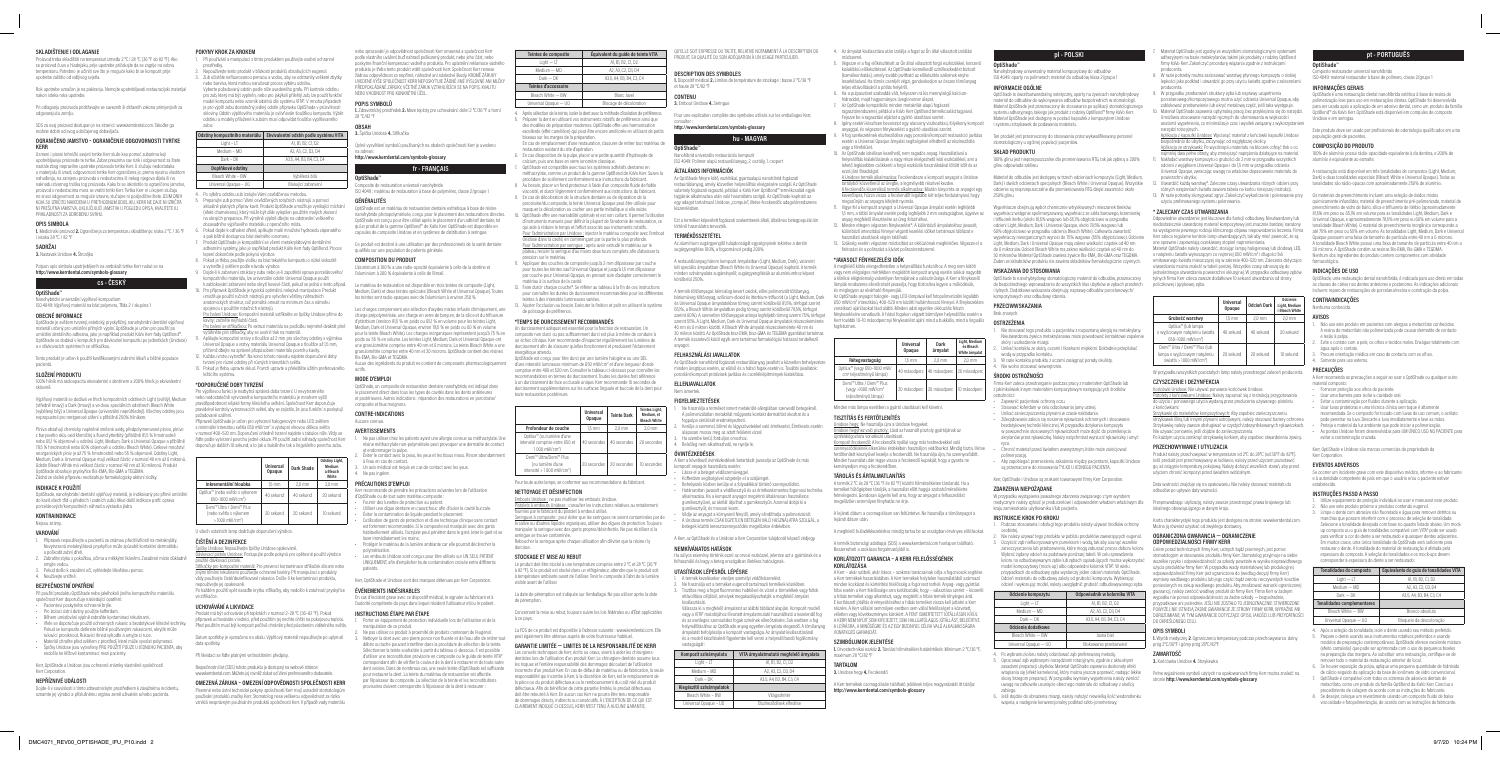OptiShade™

Instructions For Use

Universal

Nanohybrid Universal Restorative Composite

**EC REP** Kerr Italia S.r.

2797

**Kerr Corporation** 1717 W Collins Ave. Orange, CA 92867 USA 1-800-KERR-123 | kerrdental.com

**Kerr Corporation** 1717 W Collins Ave. Orange, CA 92867 USA 1-800-KERR-123 | kerrdental.com

**Kerr Italia S.r.l.**  Via Passanti, 332 84018 Scafati (SA), Italy  $5/8 + 39$  081 830 831 | ke

KAVO<sub>e</sub> Kerr

**Importer:** Ormco B.V.<br>Basicweg 20 NL-3821 BR, Amersfoort<br>The Netherlands

Via Passanti, 332 84018 Scafati (SA), Italy +39 081 850 8311 | kerrdental.com

**KAVO**<sup>-</sup>Kerr

OptiShade™

Instructions For Use

Universal

The Netherland<br>Basicweg 20 NL-3821 BR, Amersfoort<br>The Netherlands

Nanohybrid Universal Restorative Composite

DMC4071\_Rev.00 2020-03

Para aplicação por Unidose: Injete o material composto da ponta do Unidose retamente na cavidade, começando na parte mais profunda. Para aplicação por seringa: Após a extrusão do material em um bloco, recue a seringa pelos menos duas vezes completamente para aliviar a pressão no

DMC4071\_Rev.00 2020-03

- 9. Em situações de descoloração da estrutura do dente ou reparo da porcelana/ ersal Opaque pode ser usada para bloquear a descoloração ou esconder uma parte metálica, caso exista.
- 10. OptiShade oferece ótima manuseabilidade, sem grudar. Isso permite o uso de instrumentos manuais para definir a maior parte da anatomia da restauração, o que ajudará a minimizar o tempo e o esforço associados aos instrumentos rotativos.

- material. 11. Aplique camadas de composto com até 2 mm de espessura cada para todas as tonalidades, exceto para a Universal Opaque, e até 1,5 mm de espessura cada para a Universal Opaque, tendo o cuidado de adaptar adequadamente o erial à superfície da cavidade.
- 12. Polimerize cada camada\*. Consulte a tabela no fim destas instruções para conhecer os tempos de polimerização recomendados de diversas tonalidades em diversas intensidades de luz.
- 13. Ajuste a oclusão conforme necessário. Conclua o acabamento e o polimento usando o sistema de polimento preferido.

istolas de ponta Unidose: Consulte as instruções de reprocessamento do fabricante da pistola de ponta em uso. Seringas de composto: Para evitar que as seringas sejam contaminadas com saliva ou outros fluidos corporais, use barreiras de proteção. Sempre manuseie a seringa com luvas limpas/desinfectadas. Não reutilize se estiver contaminado. Recoloque a tampa na seringa após cada uso para evitar que a resina endureça na seringa.

### **\*TEMPOS DE POLIMERIZAÇÃO RECOMENDADOS**

A polimerização adequada é essencial para a função restauradora. O material de composto não polimerizado ou com polimerização insuficiente tem mais probabilidade de apresentar alguma forma de falha clínica. A Kerr recomenda as inspeções regulares em suas luzes de polimerização para garantir que estejam funcionando e forneçam a irradiação esperada. OptiShade deve ser polimerizado por uma lâmpada de halogênio ou de LED com

uma intensidade mínima de 650 mW/cm<sup>2</sup> e uma saída de luz de comprimento de onda dentro do intervalo de 400–520 nm. Consulte a tabela abaixo quanto às recomendações de polimerização. Sempre consulte a polimerização de uma única superfície oclusal. Em qualquer restauração posterior, a Kerr recomenda erizações com 10 segundos adicionais nas superfícies bucal e lingual do dente.

ações técnicas oferecidas pela Kerr, sejam verbais ou escritas, têm o objetivo de auxiliar os dentistas no uso dos produtos da Kerr. O dentista assume

**OptiShade**™ Compozit nanohibrid universal de restaurare ISO 4049: material de restaurare pe bază de polimer, Clasa 2 / Grupul

|                                                                                     | Universal<br>Opaque | Tonalidade<br>Dark | <b>Tonalidades</b><br>Light, Medium<br>e Bleach<br>White |
|-------------------------------------------------------------------------------------|---------------------|--------------------|----------------------------------------------------------|
| Profundidade incremental                                                            | $1.5$ mm            | $2.0$ mm           | $2.0$ mm                                                 |
| Optilux™ (ou lâmpada com saída<br>de 650-1.000 mW/cm <sup>2</sup> )                 | 40 segundos         | 40 segundos        | 20 segundos                                              |
| Demi™ Ultra/Demi™ Plus<br>(ou lâmpada com saída de<br>$>1.000$ mW/cm <sup>2</sup> ) | 20 segundos         | 20 segundos        | 10 segundos                                              |

Partea cu 100% aluminiu are o radioopacitate echivalentă cu cea a dentine iar partea cu 200% aluminiu este echivalentă cu cea a smalțului.

Para todas as outras lâmpadas, consulte as recomendações do fabricante.

### **LIMPEZA E DESINFECÇÃO**

Pontas Unidose: Não reutilize as pontas Unidos

turile sunt alcătuite dintr-o selecție de amestecuri de oxizi, umplutură polimerizată anterior, umplutură cu sticlă de bariu, dioxid de siliciu și trifluorură de yterbiu infuzate chimic (circa 81,5% în funcție de greutate sau 65,1% în funcție de volum în cazul nuanțelor Light, Medium, Dark și Universal Opaque, circa 78,5% în funcție de greutate sau 60% în funcție de volum în cazul nuanței Bleach White). Umpluturile anorganice sunt de până la 75% în funcție de greutate sau 55% în funcție de volum. Nuanțele Light, Medium, Dark și Universal Opaque au o dimensiune a particulelor de la 40 nm până la 6 microni. Nuanța Bleach White are o dimensiune a particulelor de la 40 nm până la 30 de microni. OptiShade conține rășini Bis-EMA, Bis-GMA și TEGDMA.

#### **ARMAZENAMENTO E DESCARTE**

pzitul dentar de restaurare nanohibrid OptiShade este destinat aplicării directe în toate clasele de cavități din măsele și dinți. Indicațiile suplimentare includ: repararea restaurărilor din porțelan/compozit și reconstituirea bonturilor.

O produto deve ser armazenado em temperatura entre 2°C e 28°C (36°F a 82°F). Se o pduto for armazenado em um refrigerador, permita que ele atinia a tem ambiente antes do uso. Todo esforço deve ser feito para proteger o composto da luz visível antes do uso. A data de validade está identificada na embalagem. Não use o material após a data

- Nu utilizați acest produs în cazul pacienților cu alergii cunoscute la meta Rășina metacrilică nepolimerizată poate cauza dermatită de contact și poate deteriora pulpa dentară.
- 2. Evitați contactul cu pielea, ochii și țesuturile moi. În caz de contact, spălați bine cu apă.
- În cazul ochilor, adresați-vă unui medic. 4. A nu se administra intern.

de validade.

Para descarte apropriado siga sempre as leis federais e estaduais aplicáveis ao país.

#### A folha de dados de segurança (SDS) deste produto está disponível em: www.kerrdental.com. Ela também pode ser obtida junto ao seu fornecedor habitual.

**GARANTIA LIMITADA — LIMITAÇÃO DA RESPONSABILIDADE DA KERR** 

- err recomandă următoarele măsuri de precautie în timpul utilizării compozitului OptiShade sau a altor materiale compozite:
- Furnizați pacientului ochelari de protecție.
- Utilizați o digă de cauciuc pentru a izola cavitatea orală.
- Evitați contaminarea cu lichide în timpul aplicării. • Se recomandă insistent utilizarea de mănuși de protecție și a unei tehnici linice "fără atingere". În cazul în care compozitul este atins cu mănuși obișnuite acrilatul poate penetra mănușile. Eliminați mănușile imediat și spălați-vă pe
- mâini. Feriți materialul de sursele de lumină ambiantă care pot declanșa polimerizarea. • Pentru a preveni contaminarea încrucișată a pacienților, vârfurile Unidose sunt destinate UTILIZĂRII LA UN SINGUR PACIENT.

todo risco e responsabilidade por danos que possam ocorrer devido ao uso incorreto dos produtos da Kerr. No caso de um defeito de material ou fabricação, a responsabilidade da Kerr limita-se, mediante critério da própria Kerr, a substituir o produto defeituoso ou parte dele, ou reembolsar o custo real do produto defeituoso. Esta garantia limitada só é válida mediante a devolução do produto defeituoso para a Kerr. Em qualquer circunstância, a Kerr não será responsável por nenhum dano ental ou resultante. EXCETO CONFORME OS TERMOS EXPRESSOS ACIMA A KERR NÃO CONCEDE NENHUMA GARANTIA EXPRESSA OU IMPLÍCITA, INCLUINDO-SE<br>GARANTIAS RELACIONADAS À DESCRIÇÃO, QUALIDADE OU ADEQUAÇÃO PARA UM PROPÓSITO ESPECÍFICO.

- individual de protecție când utilizați și manipulați aces produs.
- 2. Nu utilizați acest produs împreună cu produse care conțin eugenol. 3. Curățați dintele cu pudră din piatră ponce fără fluor și cu apă pentru a elimina orice reziduu sau pată care poate afecta procesul de selectare a nuanței. Selectați nuanța dorită pe baza diagramei prezentate mai jos. Puteți utiliza un model de compozit sau ghidul de nuanțe VITA® pentru a verifica nuanța dintelui de reconstituit și a oricărui dinte adiacent. În multe cazuri, o singură nuanță le OptiShade va fi suficientă pentru reconstituirea dintelui. Nuanța materialulu nstructiv depinde de grosimea compozitului. Nuanța selectată și modelele demonstrative trebuie să fie potrivite pentru grosimea dintelui de reconstituit:

- 4. După selectarea nuanței, izolați dintele prin metoda de izolare dorită. Pregătiți dintele utilizând instrumentele rotative dorite și tipurile de preparare actuale. Compozitul OptiShade oferă o îmbinare excelentă (efect de cameleon) care poate fi îmbunătățită suplimentar prin bizotări mici pe marginile lucrării. Dacă înlocuiți o restaurare, asigurați-vă că eliminați toate materialele reconstructive existente din zona în care lucrați.
- 6. Dacă are loc o expunere a pulpei, aplicați o cantitate mică de hidroxid de calciu, după care aplicați o bază din ionomeri de sticlă convențională. 7. OptiShade este compatibil cu toate sistemele de adezive dentare pe bază
- de metacrilat, cum ar fi un produs din familia KaVo Kerr OptiBond. Finalizați procedura de legare conform instrucțiunilor producătorului. Bacă doriți, puteți să aplicați un liner utilizând un compozit fluid de vâscozitate
- redusă și puteți să fotopolimerizați conform instrucțiunilor producătorului. 9. În situații de decolorare a structurii dintelui sau de reparare a porțelanului/
- compozitului, nuanța Universal Opaque poate fi utilizată pentru a acoperi decolorarea sau pentru a ascunde o porțiune metalică, dacă aceasta există. 10. OptiShade oferă o manipulare optimă, non-aderentă. Permite utilizarea instrumentelor de mână pentru definirea majorității anatomiei restaurării, fapt care va minimaliza durata și efortul necesar în cazul instrumentelor rotative. entru aplicarea din vârfuri Unidose: injectați compozitul din vârful Unidose
- ect în carie, începând cu partea cea mai adâncă. <u>Pentru aplicarea din seringă:</u> după extrudarea materialului pe un suport, rotiți<br>pistonul seringii în sens invers cel puțin două rotații complete, pentru a reduce
- siunea asupra materialului 11. Aplicați straturi de compozit cu o grosime de până la 2 mm pentru fiecare strat ntelor cu excepția Universal Opaque și cu o grosime de până la 1,5 mm pentru fiecare strat în cazul nuanței Universal Opaque, având grijă să adaptați corect materialul la suprafața cavității.
- 12. Polimerizați fiecare strat\*. Pentru informații privind durata de polimerizare a diverselor nuanțe la diferite intensități de lumină, consultați tabelul de la sfârșitul instrucțiunilo

#### **DESCRIÇÃO DOS SÍMBOLOS**

**1.** Dispositivo médico **2.** Limitações de temperatura de armazenamento: baixa 2°C/36°F e alta 28°C/82°F

**CONTEÚDO 3.** Ponta Unidose **4.** Seringa

A explicação completa dos símbolos usados nas embalagens da Kerr pode ser encontrada em **http://www.kerrdental.com/symbols-glossary**

# **ro - ROMÂNÂ**

#### **INFORMAȚII GENERALE**

OptiShade este un compozit dentar de restaurare nanohibrid fotopolimerizabil, pe<br>bază de răsină, estetic, conceput pentru realizarea restaurărilor directe, Compoziti bază de rășină, estetic, conceput pentru realizarea restaurărilor directe. Compozitul OptiShade este destinat utilizării după aplicarea unui strat de adeziv dentar, cum ar fi un produs din gama KaVo Kerr OptiBond™. OptiShade este disponibil în compule dose pentru compozite și sisteme de aplicare cu seringi.

Acest produs este destinat utilizării de către profesioniști din domeniul stomatologic în cazul unei populații generale de pacienți.

#### **COMPOZIȚIA PRODUSULUI**

Compozitul de restaurare este disponibil în trei nuanțe de compozit (Light, Medium, Dark) și două nuanțe speciale (Bleach White și Universal Opaque). Toate nuanțele sunt radioopace cu aluminiu de circa 250%.

> fluide corporale, folosiți materiale de protecție. Manipulați întotdeauna seringa cu mănuși curate/dezinfectate. A nu se reutiliza dacă devin contaminate. Înlocuiți capacul seringii după fiecare utilizare pentru a împiedica întărirea rășinii în seringă.

Niciunul dintre ingredientele din produs nu conține compuși farmacologic activi. **INDICAȚII DE UTILIZARE**

> Fișa cu date de securitate pentru acest produs este disponibilă la: errdental.com. Poate fi obținută și de la furnizorul dvs. obișnuit.

### **CONTRAINDICAȚII**

Nu se cunosc.

#### **AVERTISMENTE**

omandările tehnice oferite de compania Kerr, verbale sau scrise, au scopul de a oferi asistență stomatologilor în utilizarea produselor Kerr. Stomatologul își asumă toate riscurile și responsabilitatea pentru daunele care rezultă în urma utilizării incorecte a produselor Kerr. În cazul unui defect de material sau de fabricație, răspunderea companiei Kerr este limitată, la alegerea sa, la înlocuirea produsului defect sau a părții defecte a acestuia ori la rambursarea costului efect al produsului defect. Pentru a beneficia de această garanție limitată, produsul defect trebuie returnat la Kerr. Compania Kerr nu poate fi trasă la răspundere în nicio situație pentru niciun fel de daune indirecte, accidentale sau subsidiare. CU EXCEPȚIA PREVEDERILOR EXPRESE DE MAI SUS, KERR NU OFERĂ NICIO GAR EXPRESĂ SAU IMPLICITĂ, INCLUSIV NICIO GARANȚIE CU PRIVIRE LA DESCRIEREA, CALITATEA SAU ADECVAREA PRODUSULUI PENTRU UN ANUMIT SCOP.

#### **PRECAUȚII**

иверсальный наногибридный реставраци композитный материал ISO 4049: материалы полимерные реставрационные, класс 2/

Этот реставрационный материал доступен в трех оттенках етаэрациотных материал доступент.<br>ита (Light, Medium, Dark) и в двух спе оттенках (Bleach White и Universal Opaque). Все оттенки

Kerr, OptiShade și Unidose sunt mărci comerciale deținute de Kerr Corporation. **REACȚII ADVERSE**

### .<br>Dacă survine un incident grav cu acest dispozitiv medical, semnalați-l producătorulu

Наногибридный реставрационный материал OptiShade предназначен для прямого нанесения в полости всех классов на фронтальных и жевательных зубах. Дополнитель возможности применения: восстановление фарфоровых/ .<br>«Композитных реставраций и нарашивание культи зуба.

și autorității competente din țara utilizatorului și/sau pacientului.

# **INSTRUCȚIUNI PAS CU PAS**

хмпания Kerr рекомендует соблюдать следующие ме предосторожности при использовании материала OptiShade или любого другого композитного материала. • Обеспечьте пациента средствами защиты глаз. • Изолируйте ротовую полость с помощью раббердама. • Избегайте попадания воды в процессе нанесения. Настоятельно рекомендуется использовать защитны перчатки и применять бесконтактную технику лечения. В случае контакта композита с поверхностью перчаток обычного типа акрилат может проникнуть сквозь перчатку. Если это произошло, немедленно выбросьте перчатку

| Nuanțe de compozit    | Echivalent în ghidul de nuante VITA |
|-----------------------|-------------------------------------|
| Light - LT            | A1, B1, B2, C1, D2                  |
| Medium - MD           | A2, A3, C2, D3, D4                  |
| Dark - DK             | A3.5, A4, B3, B4, C3, C4            |
| Nuante accesorii      |                                     |
| Bleach White - BW     | Alb imaculat                        |
| Universal Opaque - UO | Acoperă decolorarea                 |

Выберите нужный оттенок на основании приводимой иже таблицы. Для проверки цвета восстанавлива зуба и любых ближних зубов можно воспользоваться моделированием композита или шкалой оттенков,<br>соответствующей шкале VITA®. Во многих случаях для восстановления зуба будет достаточно одного оттенка етане сполните,<br>ериала OptiShade. На оттенок рестав материала влияет толщина композита. Выбор оттенка и макета необходимо выполнять в соответствии иной восстанавливаемого зуба: **Оттенки композита Вивалент стандаре Видар**<br>шкале VITA  $Light - LT$   $A1, B1, B2, C1, D2$  $Median - MD$   $A2, A3, C2, D3, D4$  $Dark — DK$   $A3.5, A4, B3, B4, C3, C4$ 

Bleach White — BW Белоснежный Universal Opaque — UO | Блокировка изменения цвета 4. После выбора оттенка изолируйте зуб предпочитаемым

5. Подготовьте зуб с использованием предпочитаемог вращающегося стоматологического инструмента и современных инструментов. Материал OptiShade отлично сочетается с окружающими тканями (эффект хамо со кометел в этару.<br>• пеона), что можно дополнительно улучшить путем создания небольших скосов на краях подготовленной поверхности. Если выполняется замена реставрации, ,<br>убедитесь, что весь существующий реставраци материал удален из области операции. 6. Если произошло вскрытие пульпы, поместите небол объем гидроксида кальция, после чего нанесите стандартную стеклоиномерную базу. 7. Материал OptiShade совместим со всеми адгезивн

9/7/20 10:24 PM<br>9/7/20 10:24 PM

- е инструкцивни произведители:<br>При необходимости нанесите основу с использов низковязкого жидкого композита и отвердите ее светом, следуя инструкциям производителя.
- 9. В ситуациях обесцвечивания структуры зуба или восстановления фарфоровых/композитных реставраций оттенок Universal Opaque может использоваться для блокирования обесцвечивания или скрытия металлической части в случае ее наличия.
- 10. Материал OptiShade обладает оптимальной, нелипкой консистенцией. Он позволяет использовать ручные инструменты для создания анатомической формы . . .<br>ставрации, снижая время и усилия, необходи использования вращающихся инструментов. Подача с помощью Unidose: введите композитный атериал из наконечника Unidose непосредственн в полость, начиная с наиболее глубокого места. Подача с помощью шприца: после выдавливания материала на бумагу для замешивания и отведите поршень шприца назад как минимум на два полных
- оборота для прекращения давления на материал. 11. Наносите слои композита, следя за тем, чтобы толщина каждого слоя не превышала 2 мм для всех оттенков, кроме Universal Opaque. Толщина каждого слоя оттенка Universal Opaque не должна превышать 1,5 мм. Следите за надлежащей подгонкой материала к поверхности полости.
- 12. Отвердите каждый слой\*. Для получения информ о рекомендуемом времени отверждения для различны: оттенков при различных интенсивностях освещения см. таблицу в конце данной инструкции.
- 13. Скорректируйте прикус требуемым образом. Выполните финишную обработку и полировку полировочной системой на ваш выбор.

композитные материалы гораздо чаще могут приводить<br>к различным клиническим неудачам. Kerr рекомендует проводить регулярные проверки фотополимеризаторов, чтобы гарантировать их правильную работу и обеспечение надлежащей интенсивности облучения. Материал OptiShade предназначен для отверждения светом

галогенной или светодиодной лампы с минимальной<br>мощностью 650 мВт/см<sup>2</sup> и длиной волны в диапазоне

400–520 нм. Для получения рекомендаций по отверждению см. таблицу ниже. Все значения времени приведены для отверждения одной окклюзионной поверхности. В случае реставрации жевательных зубов Kerr рекомендует добавлять по 10 секунд для щечной и язычной поверхностей зуба.

<u>Наконечники Unidose</u> Не используйте повторно наконечники<br>Unidose. Пистолеты с наконечником Unidose См. инструкции по

13. Ajustați ocluzia după cum este necesar. Încheiați finisarea și lustruirea folosind sistemul de lustruire preferat.

### **\*DURATELE DE POLIMERIZARE RECOMANDATE**

Шприцы с композитом Чтобы предотвратить загрязнени <u>н кистинисты.</u><br>В слюной или другими биологическими жидкостями организма, используйте барьерную защиту. Всегда работайте со шприцем, используя чистые/дезинфицированные перчатки. Не используйте повторно в случае загрязнения. Надевайте колпачок на шприц после каждого использования, чтобы предотвратить затвердевание полимера в шприце.

Срок годности указан на упаковке. Не используйте ионный материал после истечения срока годности

Polimerizarea corespunzătoare este esențială pentru calitatea restaurării. Materialele compozite nepolimerizate sau polimerizate insuficient prezintă o probabilitate mult mai mare de eșec clinic. Kerr recomandă inspectarea regulată a surselor de lumină utilizate pentru polimerizare, cu scopul de a vă asigura că funcționează corect și

furnizează radianța așteptată. Materialul OptiShade este destinat polimerizării cu lampă cu bec halogen sau led, cu o intensitate minimă de 650 mW/cm<sup>2</sup> și o lungime de undă de ieșire cuprinsă în tervalul de 400–520 nm. Consultați tabelul de mai jos pentru recomandări privind polimerizarea. Toate duratele se referă la polimerizarea unei singure suprafețe ocluzale. În cazul oricăror restaurări posterioare, Kerr recomandă prelungirea polimerizărilor cu 10 secunde atât pe suprafața bucală, cât și pe cea linguală a dintelui.

1. Медицинское изделие 2. Пределы темпе хранении: Нижний: 2°C/36°F; верхний: 28°C/82°F

ptiShade je estetski nanohibridni dentalni ispun koji se polimerizuje svetlom, a namenjen je za postavljanje u slučajevima direktne restauracije. OptiShade ispun je predviđen za upotrebu nakon postavljanja dentalnog adheziva, kao što je neki proizvod iz asortimana KaVo Kerr OptiBond™. OptiShade ispun je dostupan u okviru sistema za nanošenje putem Unidose kompozitnih kompula i putem šprica.

### **CURĂȚAREA ȘI DEZINFECTAREA**

Vârfuri Unidose: nu reutilizați vârfurile Unidose. Pistoale cu vârf Unidose: consultați instrucțiunile privind prelucrarea furniz producătorul pistolului cu vârf pe care îl utilizați. Seringi cu compozit: Pentru a preveni contaminarea seringilor cu salivă sau alte

> spuni se sastoje od hemijski pomešanih oksida, prepolimerizovanog ispu ispuna sa barijumskim staklom, silicijum dioksida i iterbijum trifluorida (oko 81,5% prema težini ili 65,1% prema zapremini za nijanse Light, Medium, Dark i Universal Opaque, oko 78,5% prema težini ili 60% prema zapremini za nijansu Bleach White). Neorganski ispun zauzima do 75% prema težini ili 55% prema zapremini. Nijanse ight, Medium, Dark i Universal Opaque imaju opseg veličina čestica od 40 nm do 6 mikrona. Nijansa Bleach White ima opseg veličina čestica od 40 nm do 30 mikrona. OptiShade sadrži smole Bis-EMA, Bis-GMA i TEGDMA.

#### **DEPOZITAREA ȘI ELIMINAREA**

Produsul trebuie depozitat la temperaturi cuprinse între 2°C și 28°C (36°F și 82°F). Dacă produsul este păstrat într-un frigider, lăsați produsul să ajungă la temperatura camerei înainte de utilizare. Înainte de utilizare, trebuie să luați toate măsurile necesare pentru a feri compozitul de lumina din spectrul vizibil.

Data expirării este indicată pe ambalaj. Nu utilizați materialul de restaurare după data expirării.

> mpanija Kerr preporučuje da se prate sledeće mere predostrožnosti kada se koriste OptiShade ili bilo koji drugi kompozitni materijal: • Obezbedite pacijentu zaštitu za oči.

Pentru scoaterea din uz corectă a produsului, respectați întotdeauna legile federale sau statale aplicabile în țara respectivă.

### **GARANȚIE LIMITATĂ – LIMITAREA RESPONSABILITĂȚII COMPANIEI KERR**

puna objašnjenja simbola korišćenih na pakovanju kompanije Kerr potražite na **http://www.kerrdental.com/symbols-glossary**

|                                                                                    | Universal<br>Opague | Nuanta Dark   | Nuantele Light.<br>Medium si Bleach<br>White | активных компонентов.<br>ПОКАЗАНИЯ К ПРИМ                                 |
|------------------------------------------------------------------------------------|---------------------|---------------|----------------------------------------------|---------------------------------------------------------------------------|
| Adâncime treptată                                                                  | $1.5$ mm            | $2.0$ mm      | $2.0$ mm                                     | Наногибридный реставр<br>предназначен для прямо                           |
| Optilux™ (sau o sursă<br>de lumină de<br>650-1000 mW/cm <sup>2</sup> )             | 40 de secunde       | 40 de secunde | 20 de secunde                                | на фронтальных и жеват<br>возможности применени<br>композитных реставраци |
| Demi™ Ultra / Demi™ Plus<br>(sau o sursă de lumină<br>$>1000$ mW/cm <sup>2</sup> ) | 20 de secunde       | 20 de secunde | 10 secunde                                   | <b>ПРОТИВОПОКАЗАНІ</b><br>Неизвестны.                                     |
|                                                                                    |                     |               |                                              | <b>ПРЕДУПРЕЖДЕНИЯ</b>                                                     |

Pentru toate celelalte tipuri de lămpi, consultați recomandarea producătoru

### **DESCRIEREA SIMBOLURILOR**

Výplň je dostupná v troch kompozitných odtieňoch (Light, Medium, Dark) a dvoch ciálnych odtieňoch (Bleach White a Universal Opaque). Všetky odtiene sú

**1.** Dispozitiv medical **2.** Limite privind temperatura de depozitare: minimum 2°C/36°F și maximum 28°C/82°F

# **CONȚINUT**

**3.** Vârf Unidose **4.** Seringă

Explicațiile complete ale simbolurilor folosite pe ambalajele Kerr se află la **http://www.kerrdental.com/symbols-glossary**

### **ru - РУССКИЙ OptiShade**™

группа 1

# **ОБЩИЕ СВЕДЕНИЯ**

OptiShade является светоотверждаемым эстетическим .<br>интетическим наногибридным реставрационным: материалом для зубов, который предназначен для осуществления прямой реставрации. Материал OptiShade предназначен для использования после нанесения адгезива, например продукта из линейки OptiBond™ KaVo Kerr. Материал OptiShade предлагается в компьюлах с композитом Unidose и шприцевых системах подачи.

Nepoužívajte tento produkt u pacientov so známou alergiou na metakrylá Nevytvrdená metakrylátová živica môže spôsobiť kontaktnú dermatitídu

Это изделие предназначено для использования квалифицированными стоматологами для общей популяции пациентов.

ooločnosť Kerr odporúča počas používania materiálu OptiShade alebo iných kompozitných materiálov vykonať tieto bezpečnostné opatrenia: • Nasaďte pacientovi ochranné okuliare. • Na izoláciu ústnej dutiny použite gumový kofferdam. • Počas vyplňovania zabráňte kontaminácii kvapalinami.

### **СОСТАВ ПРОДУКТА**

100% алюминий имеет рентгеноконтрастность, эквивалентную рентгеноконтрастности дентина, а 200% алюминий соответствует эмали.

zabránilo krížovej kontaminácii medzi pacientmi. Kerr, OptiShade a Unidose sú ochranné známky vo vlastníctve spoločnost

Ak pri používaní tejto zdravotníckej pomôcky dôjde k vážnemu incidentu, oznámte t výrobcovi a príslušnému orgánu krajiny, v ktorej sídli používateľ a/alebo pacient.

Pri používaní tohto produktu a pri manipulácii s ním noste osobné ochrann

являются рентгеноконтрастными, содержат примерно 250% алюминия.

> .<br>Tento produkt nepoužívajte v blízkosti produktov s obsahom eugenolu 3. Vyčistite zub nefluorizovanou pemzou a vodou, aby sa odstránili všetky zvyšky alebo škvrny, ktoré môžu prekážať pri výbere vhodného odtieňa. Požadovaný odtieň vyberte podľa nižšie uvedenej tabuľky. Pri kontrole farby zuba, ktorý sa bude vypĺňať, a susediacich zubov vám môže pomôcť kompozitný model alebo pomôcka zodpovedajúca škále odtieňov VITA®. V mnohých prípadoch postačuje na výplň zuba jeden odtieň materiálu OptiShade. Odtieň výplňového materiálu závisí od hrúbky kompozitu. Výber odtieňa a modely by

Наполнители представляют собой набор химически связанных смешанных оксидов, предварительно полимеризованный наполнитель, наполнитель из бариевого стекла, кремний и трифторид иттербия (около 81,5% по массе или 65,1% по объему для оттенков Light, Medium, Dark и Universal Opaque, около 78,5% по массе или 60% по объему для оттенка Bleach White). Объем неорганически наполнителей составляет до 75% по весу или 55% по объему. Для оттенков Light, Medium, Dark и Universal Opaque диапазон размеров частиц составляет от 40 нм до 6 микрон. Для оттенка Bleach White диапазон размеров частиц составля от 40 нм до 30 микрон. OptiShade содержит смолы Bis-EMA, Bis-GMA и TEGDMA.

> Bleach White – BW Bieliaca biela Universal Opaque – UO Blokovanie zmeny farby Po výbere odtieňa izolujte zub izolačnou metódou podľa vlastného výber 5. Pripravte zub rotačnými nástrojmi podľa vlastného výberu a použite súčasné metódy prípravy. Materiál OptiShade výborne farebne splýva (efekt chameleóna). Splývanie možno ďalej vylepšiť vytvorením malých zbrúsených plôch na okrajoch pripravenej oblasti. Pri výmene výplne sa uistite, že ste odstránili všetok

Ни один из ингредиентов не содержит фармакологически активных компонентов.

### **ПОКАЗАНИЯ К ПРИМЕНЕНИЮ**

### **ПРОТИВОПОКАЗАНИЯ**

1. Запрещается использовать данный продукт для пациентов с установленной аллергией на метакрилат Незатвердевший метакрилат может стать причиной контактного дерматита и повреждения пульпы. 2. Не допускайте контакта с кожей, глазами и мягкими тканями. Тщательно промойте их водой после контакта. 3. При попадании в глаза обратитесь к окулисту.

4. Не глотать!

**МЕРЫ ПРЕДОСТОРОЖНОСТИ**

- za restatnacija sa radne povisnic.<br>Ako je došlo do izlaganja pulpe, postavite malu količinu kalcijum hidroksida a zatim i klasičnu bazu od glas-jonomera.
- 7. OptiShade je kompatibilan sa svim metakrilatnim adhezivnim sistemima kao što su proizvodi iz asortimana KaVo Kerr OptiBond. Dovršite proceduru vezivanja u skladu sa uputstvima proizvođača.
- 
- 8. Ako želite, postavite podlogu od tečnog kompozita malog viskoziteta i polimerizujte svetlom u skladu sa uputstvima proizvođača. 9. U slučajevima promene boje zubne strukture ili popravke porcelanskih/
- kompozitnih restauracija, može se koristiti nijansa Universal Opaque za
- blokiranje promene boje ili sakrivanje metalnog dela ako postoji. . OptiShade ispunom se rukuje optimalno, bez lepljenja. On omogućava upotreb ručnih instrumenata za definisanje većeg dela anatomije za restauraciju, čime
- se dodatno smanjuju vreme i trud povezani sa rotirajućim instrumentima. Primena putem Unidose-a: Ubrizgajte materijal sa Unidose vrha direktno šupljinu, počevši od najdubljeg dela. Primena pomoću šprica: Nakon izbacivanja materijala na pločicu, povucite špric
- **bar za dva puna okreta kako biste smanjili pritisak na materijal.** Nanesite slojeve kompozita debljine do 2 mm za sve nijanse osim U
- Opaque i do 1,5 mm debljine za nijansu Universal Opaque, vodeći računa da no prilagodite materijal površini kaviteta. Polimerizujte svaki sloj\*. Pogledajte tabelu na kraju ovih uputstava da biste
- videli preporučena vremena za stvrdnjavanje različitih nijansi pri različitim
- intenzitetima svetla. 13. Podesite okluziju prema potrebi. Obavite završnu obradu i poliranje upotrebom željenog sistema za poliranje.

Adekvatno stvrdnjavanje je najbitnije za funkcionisanje restauracije. Kod kompozitnog materijala koji se nije uopšte stvrdnuo ili se nije stvrdnuo u potpunosti je znatno veća verovatnoća da će ispoljiti neku vrstu kliničkog neuspeha. Kompanija kerr preporučuje da redovno proveravate lampe za stvrdnjavanje kako biste se uveril da funkcionišu ispravno i obezbeđuju očekivano zračenje. OptiShade ispun je predviđen za stvrdnjavanje halogenim ili LED lampama uz minimalni intenzitet svetla od 650 mW/cm2 i dužinu izlaznih svetlosnih talasa i opsegu 400–520 nm. U tabeli u nastavku potražite preporuke za stvrdnja remena se odnose na jedno stvrdnjavanje okluzalne površine. Kod posteriorn restauracije, kompanija Kerr preporučuje dodatnih 10 sekundi stvrdnjavanja i na kalnoj i na lingvalnoj površini zuba.

и вымойте руки.

• Предотвращайте попадание на материал окружающего света, который может вызывать полимеризацию. • Наконечники Unidose можно использовать ТОЛЬКО ДЛЯ ОДНОГО ПАЦИЕНТА, чтобы предотвратить перекрестное заражение.

Kerr, OptiShade и Unidose являются товарными знаками

Kerr Corporation.

**НЕЖЕЛАТЕЛЬНЫЕ ЯВЛЕНИЯ**

В случае серьезного инцидента с данным медицинским ием сообщите о нем производителю и комп органу здравоохранения страны пользователя и/или

пациента.

**ПОШАГОВЫЕ ИНСТРУКЦИИ** 

1. Используйте средства индивидуальной защиты при работе

с этим продуктом и при обращении с ним. 2. Не используйте этот продукт рядом с продуктами,

содержащими эвгенол.

<u>Špricevi sa kompozitom:</u> Da biste sprečili kontaminaciju špriceva pljuvačkom ili<br>drugim telesnim tečnostima, koristite zaštitne pregrade. Uvek rukujte špricevima<br>u čistim/dezinfikovanim rukavicama. Nemojte da ga ponovo ko kontaminira.

3. Очистите зуб пемзой без фтора и водой для удаления

зубного налета или пятен, которые могут помешать выбору

оттенка.

SDS za ovaj proizvod je dostupan na adresi: www.kerrdental.com. Može da se nabavi od vašeg uobičajenog dobavljača.

**Вспомогательные оттенки**

Tehnički saveti kompanije Kerr, usmeni ili pismeni, namenjeni su kao por stomatolozima pri korišćenju proizvoda kompanije Kerr. Stomatolog snosi sav rizik i odgovornost za štetu nastalu usled nepravilne upotrebe proizvoda kompanije Kerr. U slučaju neispravnosti materijala ili izrade odgovornost kompanije Kerr je oraničena, po nahođenju kompanije Kerr, na zamenu neispravnog r njegovog dela ili na nadoknadu cene plaćene za neispravan proizvod. Da bi se iskoristila ova ograničena garancija, potrebno je da se neispravan proizvod vrati kompaniji Kerr. Kompanija Kerr neće ni u kom slučaju biti odgovorna za bilo kakve indirektne, slučajne ili posledične štete. OSIM GORE NAVEDENOG, KOMPANIJA KERR NE PRUŽA NIKAKVE GARANCIJE, IZRIČITE ILI PODRAZUMEVANE, UKLJUČUJUĆI GARANCIJE I I VEZI SA OPISOM, KVALITETOM ILI ADEKVATNOŠĆI I ZA ODREĐENI I UPOTREBU.

способом.

системами для зубов на основе метакрилата, например продуктов из линейки OptiBond KaVo Kerr. Завершите процедуру цементирования в соответствии с инструкциями производителя.

# **\*РЕКОМЕНДУЕМОЕ ВРЕМЯ ОТВЕРЖДЕНИЯ**

Надлежащее отверждение является неотъемлемым требованием для эксплуатации реставрации. Неотвержденные или не до конца отвержденные

|                                                                                                              | <b>Universal</b><br>Opaque | Оттенок<br>Dark | Оттенки<br>Light, Medium<br>и Bleach White |
|--------------------------------------------------------------------------------------------------------------|----------------------------|-----------------|--------------------------------------------|
| Глубина наращивания                                                                                          | 1.5 MM                     | 2.0 MM          | 2.0 MM                                     |
| Optilux™ (или<br>фотополимеризатор<br>выходной мощностью<br>650-1000 MBT/CM <sup>2</sup> )                   | 40 секунд                  | 40 секунд       | 20 секунд                                  |
| Demi™ Ultra /<br>Demi™ Plus (или<br>фотополимеризатор<br>выходной мощностью<br>$>1000$ MBT/CM <sup>2</sup> ) | 20 секунд                  | 20 секунд       | 10 секунд                                  |

Для всех других ламп см. рекомендации производителя.

### **ОЧИСТКА И ДЕЗИНФЕКЦИЯ**

переработке, предоставляемые изготовителем используемого пистолета с наконечником.

### **ХРАНЕНИЕ И УТИЛИЗАЦИЯ**

Продукт следует хранить при температуре от 2°C до 28°C (от 36°F до 82°F). Если продукт хранится в холодильнике, перед применением его необходимо нагреть до комнатной температуры. Перед использованием необходимо обеспечить все меры по защите композита от видимого света.

Всегда соблюдайте федеральные или государственные законы своей страны по надлежащей утилизации.

Паспорт безопасности (SDS) для продукта доступен на сайте www.kerrdental.com. Его также можно получить у местного поставщика.

#### **ОГРАНИЧЕННАЯ ГАРАНТИЯ — ОГРАНИЧЕНИЕ ОТВЕТСТВЕННОСТИ КОМПАНИИ KERR**  Технические рекомендации Kerr как в устной, так

и в письменной форме предназначены для помощи стоматологам в использовании продуктов Kerr. Стоматолог принимает на себя весь риск и ответственность за ущерб,

возникающие вследствие неправильного использования продукта компании Kerr. В случае обнаружения дефекта материала или изготовления ответственность компании Ker ограничивается, по усмотрению компании Kerr, заменой дефектного продукта или его части или возмеще фактической стоимости дефектного продукта. Чтобы воспользоваться этой ограниченной гарантией, следует вернуть дефектный продукт в Kerr. Kerr ни в коем случае не несет ответственности за любой косвенный, случайны или опосредованный ущерб. ЕСЛИ ВЫШЕ ЯВНЫМ ОБРАЗОМ<br>НЕ УКАЗАНО ИНОЕ, КОМПАНИЯ KERR НЕ ПРЕДОСТАВЛЯЕТ<br>НИКАКИХ ГАРАНТИЙ, НИ ЯВНЫХ, НИ ПОДРАЗУМЕВАЕМЫХ, ВКЛЮЧАЯ ГАРАНТИИ В ОТНОШЕНИИ ОПИСАНИЯ, КАЧЕСТВА ИЛИ ПРИГОДНОСТИ ДЛЯ ОПРЕДЕЛЕННЫХ ЦЕЛЕЙ.

### **ОПИСАНИЕ СИМВОЛОВ**

## **СОДЕРЖАНИЕ**

**3.** Наконечник Unidose **4.** Шприц

Полное объяснение символов, используемых на упаковке Kerr, доступно по адресу **http://www.kerrdental.com/symbols-glossary**

# **sr - SRPSKI**

#### **OptiShade**™

Nanohibridni univerzalni restaurativni kompozit ISO 4049: Materijal za restauraciju na bazi polimera, klasa 2/grupa 1

### **OPŠTE INFORMACIJE**

Ovaj proizvod je namenjen za upotrebu od strane kvalifikovanih stomatologa na opštoj populaciji pacijenata.

### **SASTAV PROIZVODA**

100% aluminijum ima radiološku neprozirnost istu kao dentin, a 200% aluminijum je ekvivalentan gleđi.

Ispun je dostupan u tri nijanse kompozita (Light, Medium, Dark) i dve posebne nijanse (Bleach White i Universal Opaque). Sve nijanse su radiološki neprozirne uz oko 250% aluminijuma.

Nijedan od sastojaka u ovom proizvodu ne sadrži farmakološki aktivne supstance. **INDIKACIJE ZA UPOTREBU**

Nanohibridni dentalni ispun OptiShade je indikovan za direktno postavljanje u sve klase kaviteta na prednjim i zadnjim zubima. Dodatne indikacije uključuju: popravku porcelanskih/kompozitnih restauracija i nadgradnju zubne supstance.

#### **KONTRAINDIKACIJE** Nema poznatih.

#### **UPOZORENJA**

- 1. Nemojte da koristite ovaj proizvod na pacijentima sa poznatim alergijama na metakrilate. Nepolimerizovana metakrilatna smola može izazvati kontaktni dermatitis i oštetiti pulpu.
- 2. Izbegavajte dodir sa kožom, očima i mekim tkivom. Temeljno isperite vodom ukoliko dođe do dodira sa proizvodom. .<br>3. pomoć za oč
- 4. Nije za unutrašnju upotrebu.

### **MERE OPREZA**

- Koristite koferdam za izolovanje usne duplje.
- Izbegavajte kontaminaciju tečnostima tokom postavljanja.
- Koristite zaštitne rukavice, a izričito se preporučuje korišćenje kliničke tehnike bez dodirivanja. Ako dodirnete kompozit rukavicama koje se obično koriste, akrilat može da prodre u rukavicu. Odmah odbacite rukavicu u otpad i operite ruke.
- Zaštitite materijal od svetla u okruženju koje bi moglo da pokrene polimerizaciju. Unidose vrhovi su predviđeni ZA UPOTREBU SAMO NA JEDNOM PACIJENTU kako bi se sprečila unakrsna kontaminacija između pacijenata.
- Kerr, OptiShade i Unidose su žigovi u vlasništvu kompanije Kerr Corporation.

### **NEŽELJENI DOGAĐAJI**

kko dođe do ozbiljnog incidenta povezanog sa ovim medicinskim sre prijavite ga proizvođaču i nadležnom organu za zemlju u kojoj se korisnik i/ili pacijent nalaze

### **POSTUPNO UPUTSTVO**

1. Nosite ličnu zaštitnu opremu kada koristite ovaj proizvod i rukujete njime. nojte da koristite ovaj proizvod u blizini proizvoda koji sadrže eugen 3. Očistite zub koristeći nefluorisani plovućac i vodu da biste uklonili sve mrlje

ostatke koji bi mogli da ometu proces izbora nijanse. Odaberite željenu nijansu na osnovu grafikona navedenog u nastavku. Možete da upotrebite kompozitni model ili ključ za određivanje nijanse po VITA® sistemu da biste proverili boju zuba koji se restaurira, kao i okolnih zuba. U mnogim slučajevima će jedna nijansa OptiShade ispuna biti dovoljna za restauraciju zuba. Na nijansu materijala za restauraciju utiče debljina kompozita. Opcije za nse i modeli moraju da se podudaraju sa debljinom zuba koji se restaurira

#### **OPIS SIMBOLA**

**1.** Medicinsko sredstvo **2.** Ograničenja temperature za skladištenje: Donja granica je 2 °C/36 °F, a gornja je 28 °C/82 °F

## **SADRŽAJ**

**3.** Unidose nastavak **4.** Špric

# **sk - SLOVENSKY**

**OptiShade**™ anohybridný univerzálny výplňový kompozit ISO 4049: Výplňový materiál na báze živíc, trieda 2/skupina 1

#### **VŠEOBECNÉ INFORMÁCIE**

Tento produkt je určený na použitie kvalifikovanými zubnými profesionálmi na všeobecnej populácii pacientov.

**ZLOŽENIE PRODUKTU**

má rovnakú ako sklovina

100 % hliník má priepustnosť röntgenových lúčov rovnakú ako dentín a 200 % hliník

röntgenkontrastné s približne 250 % hliníkom.

lotiShade je svetlom vytvrdzovaný estetický nanohybridný dentálny výplňov materiál na báze živice určený na aplikáciu priamych výplní. Materiál OptiShade je navrhnutý na použitie po nanesení dentálneho adhezíva, napríklad výrobku z línie KaVo Kerr OptiBond™. Materiál OptiShade je dostupný v kompozitných kompulách Inidose a v striekačkových aplikačných systémoch

Plnivá tvorí výber z chemicky lúhovaných zmiešaných oxidov, vopred polymerizovaného plniva, plniva z báriového skla, oxidu kremičitého a fluoridu terbitého (približne 81,5 % hmotnosti alebo 65,1 % objemu pri odtieňoch Light, edium, Dark a Universal Opaque a približne 78,5 % hmotnosti alebo 60 % objemu pri odtieni Bleach White). Obsah anorganických plnív je max. 75 % hmotnosti alebo 55 % objemu. Odtiene Light, Medium, Dark a Universal Opaque majú rozsah veľkosti častíc 40 nm až 6 mikrónov. Odtieň Bleach White má rozsah veľkosti častíc 40 nm až 30 mikrónov. Materiál OptiShade obsahuje živice Bis-EMA, Bis-GMA a TEGDMA. Žiadna zo zložiek produktu neobsahuje farmakologicky účinné látky.

**INDIKÁCIE**

OptiShade, nanohybridný dentálny výplňový materiál, je určený na priamu aplikáciu do všetkých druhov kavít na predných i zadných zuboch. Medzi ďalšie indikácie patrí:

oprava porcelánových/kompozitných výplní a dostavieb.

**KONTRAINDIKÁCIE** Nie sú známe. **VÝSTRAHY**

a poškodiť zubnú dreň.

2. Zabráňte kontaktu s kožou, očami a mäkkým tkanivom. Ak dôjde ku kontaktu,

zasiahnuté miesto dôkladne oplachujte vodou. 3. Ak došlo k zasiahnutiu očí, vyhľadajte lekársku pomoc.

4. Nepoužívajte vnútorne. **BEZPEČNOSTNÉ OPATRENIA**

> • Dôrazne odporúčame používať ochranné rukavice a bezdotykové techniky. Ak sa kompozitu budete dotýkať bežnými rukavicami, môže dôjsť k penetrácii akrylátu

.<br>Hroty Unidose sú navrhnuté na použitie LEN U JEDNÉHO PACJENTA, aby sa

cez rukavice. Okamžite zlikvidujte rukavice a umyte si ruky. • Chráňte materiál pred okolitým svetlom, ktoré môže spustiť proces

polymerizácie.

Kerr Corporation. **NEŽIADUCE UDALOSTI**

**POSTUP KROK ZA KROKOM** 

Medium – MD

mali zodpovedať hrúbke zuba, ktorý sa bude vypĺňať:

**Kompozitné odtiene Ekvivalentný odtieň zo škály VITA** Light – LT A1, B1, B2, C1, D2

Dark – DK A3.5, A4, B3, B4, C3, C4

**Doplnkové odtiene**

triedky.

prítomný výplňový materiál z pracovnej oblasti.

6. Ak dôjde k odhaleniu drene, naneste malé množstvo hydroxidu vápenatého a pokračujte aplikovaním konvenčnej podložky zo skloionoméru.

| Nijanse kompozita     | Ekvivalent ključu za određivanje<br>nijanse po VITA sistemu |
|-----------------------|-------------------------------------------------------------|
| $Light - LT$          | A1, B1, B2, C1, D2                                          |
| Medium - MD           | A2, A3, C2, D3, D4                                          |
| Dark - DK             | A3.5, A4, B3, B4, C3, C4                                    |
| Dodatne nijanse       |                                                             |
| Bleach White - BW     | Blistavo bela                                               |
| Universal Opaque - UO | Blokiranje promene boje                                     |

#### 4. Nakon izbora nijanse, izolujte zub preferiranom metodom izolovanja. 5. Pripremite zub koristeći rotirajuće elemente po izboru i savremene dizajne

preparacija. OptiShade omogućava izuzetno uklapanje boje (efekat kameleona), koji može dodatno da se unapredi upotrebom malih kosina na ivicama pripreme. Ako se zamenjuje restauracija, uverite se da ste uklonili sav postojeći materijal za restauraciju sa radne površine.

### **\*PREPORUČENA VREMENA STVRDNJAVANJA**

|                                                                                              |                     |                        | Nijanse Light,           |
|----------------------------------------------------------------------------------------------|---------------------|------------------------|--------------------------|
|                                                                                              | Universal<br>Opaque | Nijansa<br><b>Dark</b> | Medium<br>i Bleach White |
| Inkrementalna dubina                                                                         | $1.5$ mm            | $2.0$ mm               | $2.0$ mm                 |
| Optilux™ (ili lampa sa izlaznom<br>vrednošću 650-1000 mW/cm <sup>2</sup> )                   | 40 sekundi          | 40 sekundi             | 20 sekundi               |
| Demi™ Ultra / Demi™ Plus<br>(ili lampa sa izlaznom vrednošću<br>$>1000$ mW/cm <sup>2</sup> ) | 20 sekundi          | 20 sekundi             | 10 sekundi               |

Za sve druge lampe pogledajte preporuku proizvođača

#### **ČIŠĆENJE I DEZINFEKCIJA**

Unidose nastavci: Nemojte ponovo upotrebljavati Unidose nastavke. Pištolji za Unidose nastavke: Pogledajte uputstva za preradu proizvođača pištolja za nastavke koji koristite.

Vratite poklopac šprica nakon svake upotrebe kako biste sprečili stvrdnjavanje smole unutar šprica.

## **ČUVANJE I ODLAGANJE U OTPAD**

Proizvodi treba da se čuvaju na temperaturi između 2 °C i 28 °C (od 36 °F do 82 °F). Ako je proizvod boravio u frižideru, sačekajte da dostigne sobnu temperaturu pre upotrebe. Morate da uložite svaki napor da zaštitite ovaj kompozit od vidljivog svetla pre upotrebe.

Rok trajanja je naznačen na pakovanju. Nemojte da koristite ispun nakon što mu istekne rok trajanja.

Prilikom odlaganja na otpad uvek se pridržavajte federalnih ili državnih zakona koji važe u toj zemlji.

#### **OGRANIČENA GARANCIJA – OGRANIČENJE ODGOVORNOSTI KOMPANIJE KERR**